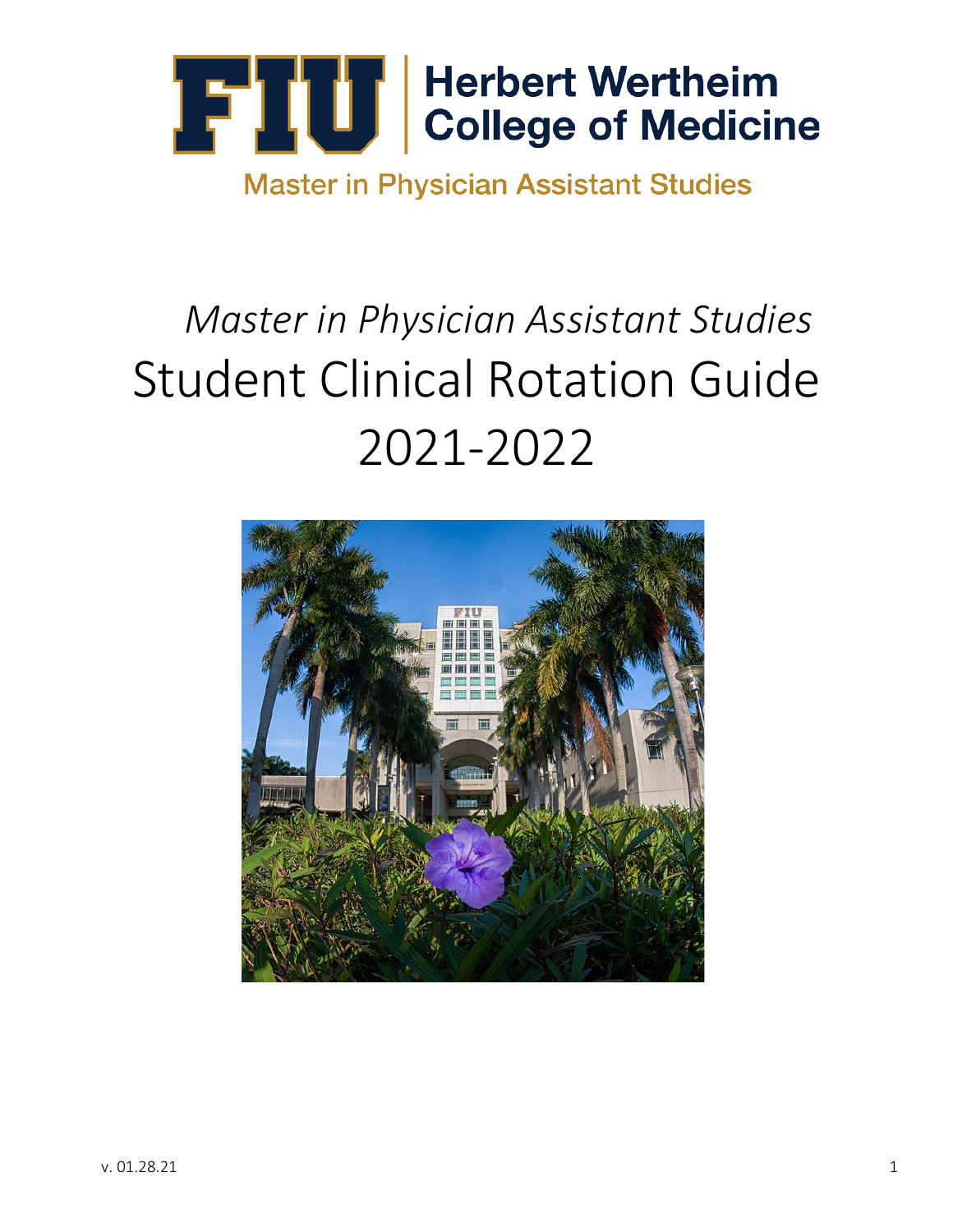### **Master in Physician Assistant Studies**

### **Table of Contents**

| Appendix C-Student Acknowledgement of Receipt of MPAS Student Clinical Rotation Guide Form  24 |
|------------------------------------------------------------------------------------------------|
|                                                                                                |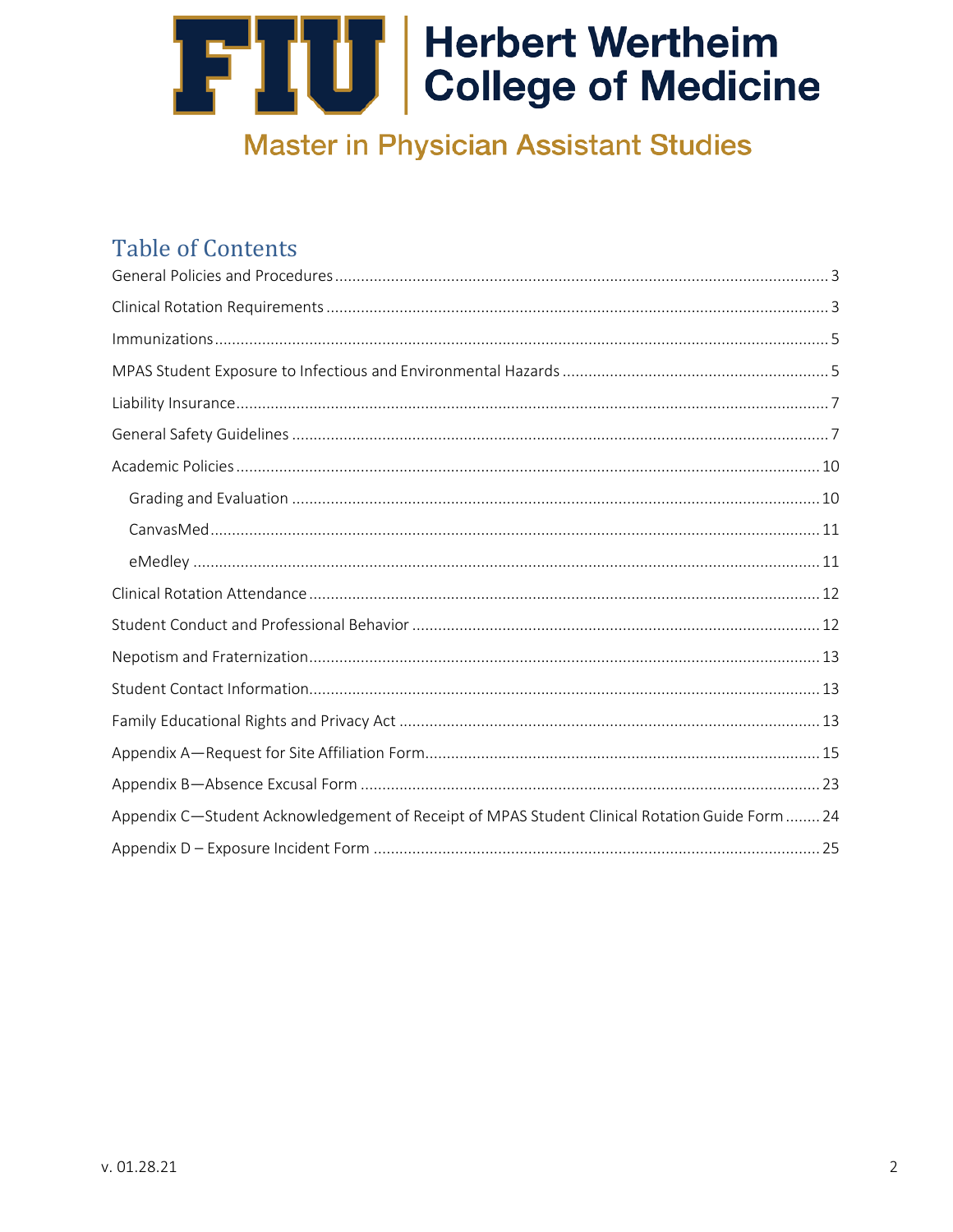### **Master in Physician Assistant Studies**

### <span id="page-2-0"></span>General Policies and Procedures

Students entering clinical rotations are expected to thoroughly review this guide. This manual is in addition to, and not a substitution for, the Master in Physician Assistant Studies (MPAS) Student Handbook that students received upon beginning the program. MPAS students are required to abide by the student handbook, and the policies and procedures contained in this student clinical rotation guide, at all times during the clinical rotation phase of the program. Policies are subject to change. Any Policy modifications occurring during the term of this edition of the guide will be addressed by policy memos and transmitted by postings to common sites (such as CanvasMed) or distributed directly to students (hardcopy or email). Questions related to these policies and procedures should be addressed to the MPAS clinical liaison or clinical director.

### <span id="page-2-1"></span>Clinical Rotation Requirements

The clinical phase of the MPAS program is an intense training and study period that takes place in a variety of clinical settings including, but not limited to, teaching hospitals, community hospitals, outpatient clinics, private practice clinics and county, state, and federal government facilities. Per the Accreditation Review Commission on Education for the Physician Assistant (ARC-PA) standards, students must be exposed to patients across the span of life to include infants, children, adolescents, adults, and the elderly to include preventive, emergent, acute, and chronic patient encounters. Additionally, rotations must occur in the following settings: outpatient, emergency department, inpatient and operating room.

The clinical year is composed of seven (7) core rotations and two (2) elective rotations of 4 weeks duration throughout the clinical year, as follows:

- Internal Medicine
- Emergency Medicine
- Surgery
- Pediatrics
- Obstetrics and Gynecology
- Psychiatry
- Family Medicine
- Elective

Students must successfully complete all seven core and two elective rotations. Students may elect to perform elective rotations in any specialty area such as orthopedic surgery, cardiology, radiology, or students can elect to perform elective rotations in a core discipline. If a student fails a core clinical rotation, an elective rotation will be utilized to repeat the failed rotation. A student may also be required to use an elective rotation to repeat a core rotation if the faculty, through the review of patient logs and procedure logs, determines the student exposure to that core specialty was inadequate or did not meet ARC-PA standards.

The MPAS program, College of Medicine and ARC-PA rules and regulations require formal affiliation agreements between Herbert Wertheim College of Medicine (HWCOM) MPAS and clinical sites as well as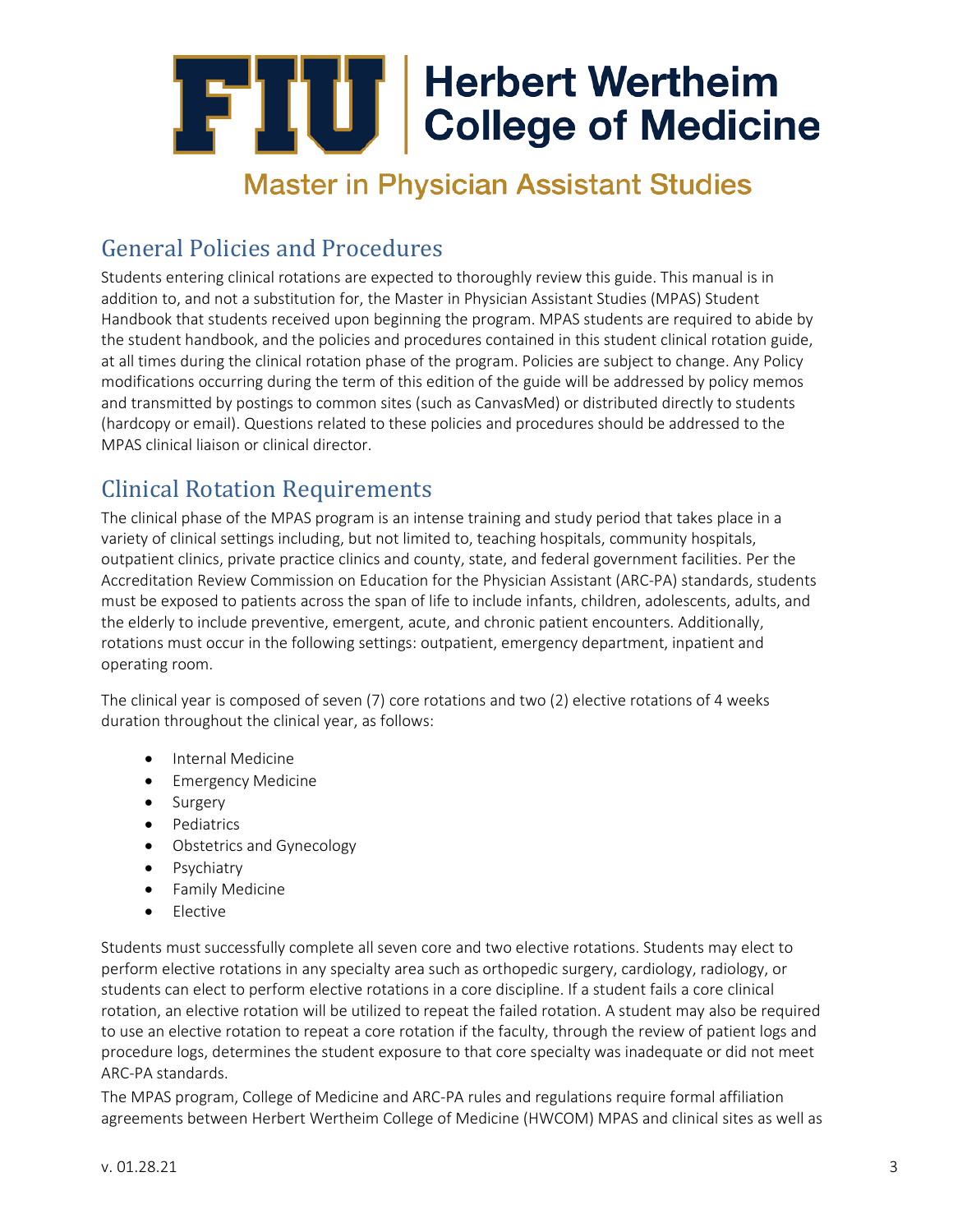### **Master in Physician Assistant Studies**

individual preceptors, as applicable. Clinical site selection and approval rests with HWCOM and the MPAS program. The MPAS program serves to ensure that clinical sites provide clinical instruction, education, and experiences requisite to physician assistant education.

Clinical rotations are scheduled according to site availability, site location, and student preference as able. Reasonable efforts are made to accommodate student preference, but the MPAS program cannot guarantee that any or all student preferences will be honored at any time.

Additionally, circumstances may arise that require changes to a student's clinical rotation schedule. Should changes be necessary, students will be informed of changes as soon as possible. A student requesting a change in clinical rotation schedule must complete a MPAS Change of Clinical Rotation Request and submit such requests to the program clinical liaison and clinical director no later than 90 days prior to the rotation start date. Student requests for schedule changes will not be considered if made within 90 days of the start of the rotation, except in exceptional circumstances or at the discretion of the clinical director or clinical liaison.

MPAS students are responsible for making and maintaining their own arrangements for transportation to and from clinical sites. Inability to reach a particular site is not considered an acceptable reason for a request to change any rotation. Site locations in the primary service area of the Modesto campus may be up to 90 miles one-way for travel.

Students are not permitted to completely arrange their own clinical experiences and are not expected or required to do so. Arranging clinical sites is the role and responsibility of the Clinical Education team and the program to ensure quality clinical experiences. Students are strictly prohibited from contacting any clinical site without first obtaining written permission from the clinical director or program director. This may include email communication/permission.

Designated preceptors for student suggested sites must be professionally and educationally credentialed (MD, DO, PA-C, or NP) as well as fully licensed (without restrictions) in the State of Florida. PA-C preceptors must be NCCPA certified. In some cases, Clinical Nurse Midwives (CNM) may be also utilized.

Students wishing to rotate at a nonaffiliated site must complete the Request for Site Affiliation form, found in Appendix A herein, no later than 180 days prior to the rotation start date and must submit it to the clinical liaison. Affiliation depends on the MPAS program's approval of the site to be added and ability to secure an affiliation agreement. All affiliation agreements are subject to requirements set forth by ARC-PA and HWCOM. Student suggestions for new affiliations, sites or preceptors cannot be guaranteed. Sites can be "rejected" for many reasons related to the site and/or the preceptor(s).

Students may not work at any time during the clinical experience with preceptors who are family relatives. However, students may suggest healthcare provider relatives for other students to work with.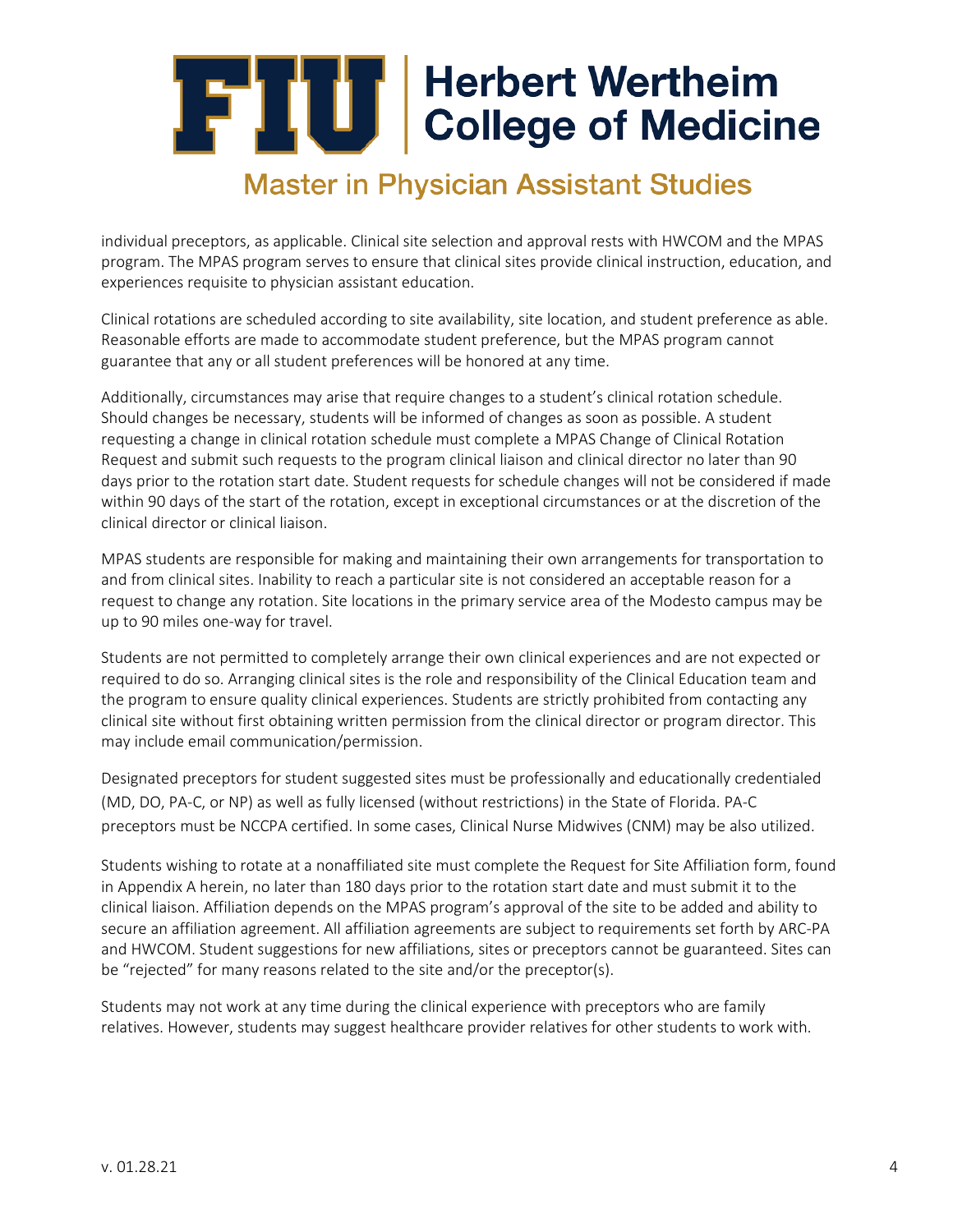### **Master in Physician Assistant Studies**

### <span id="page-4-0"></span>Immunizations

The MPAS program will follow Centers for Disease Control and Prevention (CDC) recommendations for immunizations. All MPAS students will be required to have the following immunizations/titers up to date prior to entering clinical rotations:

- a. Measles, Mumps, Rubella
- b. Tetanus/Diphtheria/Pertussis
- c. Hepatitis B
- d. Chickenpox (varicella)
- e. Influenza
- f. Purified protein derivative (PPD) screening for Tuberculosis (TB)

Immunizations are tracked in the American Data Bank (ADB) system. MPAS students are required to update immunizations/titers prior to beginning clinical rotations and continually maintain all ADB credentials throughout the program. Student may arrange for any vaccinations on their own or through FIU Student Health Services (SHS). Documentation must be consistent with requirements set by the program and/or ADB. Students should receive information on services and pricing prior to any appointment for clinical services. Students may have to repeat any or all credentials required for including but not limited to their physical exam and level-2 background checks prior to beginning clinical rotations. Certain clinical sites may require students to submit to higher-level background checks or separate and distinct credentialing materials. The student is responsible for submitting all such required documentation. Failure to submit any requested information may delay clinical placement and graduation from the program.

### <span id="page-4-1"></span>MPAS Student Exposure to Infectious and Environmental Hazards

The MPAS program follows the institutional policies of FIU regarding exposure to infectious and environmental hazards while on campus and the institutional policies of its clinical affiliates regarding exposure to infectious and environmental hazards while at clinical sites. The FIU Blood-borne Pathogens Exposure Control Plan (available online in the Florida International University Safety Compliance Guide [\[https://ehs.fiu.edu/\\_assets/docs/biological/bloodborne-pathogen-exposure-control-plan.pdf\]\) a](https://ehs.fiu.edu/_assets/docs/biological/bloodborne-pathogen-exposure-control-plan.pdf)nd the Department of Environmental Health and Safety offers guidelines to protect students from the risk of occupational infection with HIV, hepatitis B, or other blood-borne pathogens, and to implement the United States Department of Labor Occupational Safety and Health Administration (OSHA) Standard 29 CFR Section 1910.1030 Blood-borne Pathogens. For all exposures, submit a digital exposure form which can be found a[t https://webforms.fiu.edu/view.php?id=992783 \(](https://webforms.fiu.edu/view.php?id=992783)for blood-borne pathogen exposure) or [https://ehs.fiu.edu/report/index.html \(](https://ehs.fiu.edu/report/index.html)for all other incidents).

The HWCOM Bloodborne Pathogen Exposure policy, which is included in the MPAS Student Handbook, addresses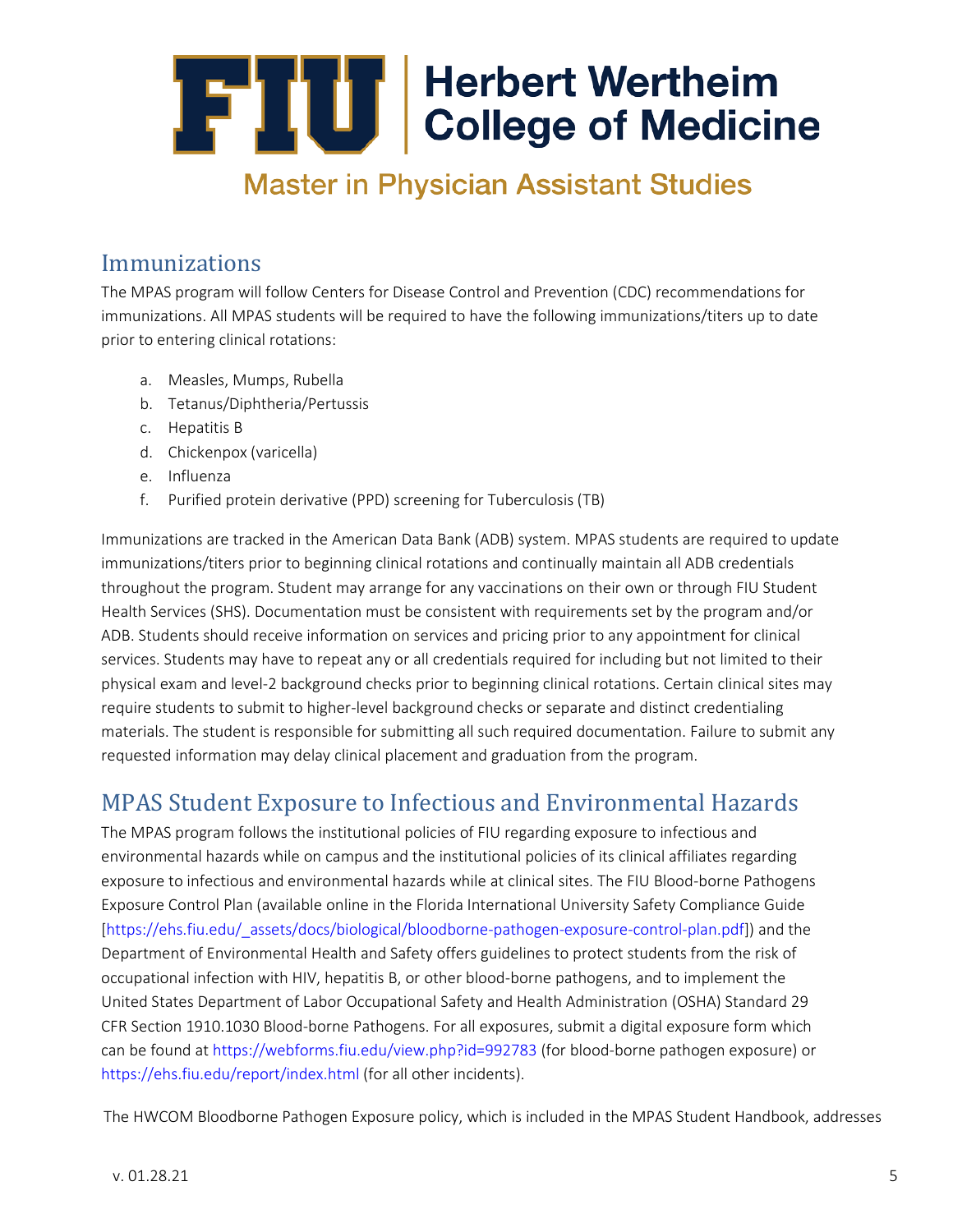### **Master in Physician Assistant Studies**

methods of prevention, procedures for care and treatment after exposure (including definition of financial responsibility), and effect on student learning activities as follows:

- 1. All exposure incidents are regarded as serious and must be reported and documented immediately to the Clinical Director or Program Director.
- 2. First aid shall be immediately administered for all types of injuries, including cuts and burns; exposed areas must be thoroughly washed with soap and water.
- 3. The physician faculty or preceptor supervising the student shall be informed immediately. If no faculty member is immediately present, the student will contact the MPAS program.
- 4. The student, supervisor and/or preceptor should attempt to obtain witness reports of the incident.
- 5. The supervisor or preceptor shall attempt to determine the nature of the exposure(s) and any associated biohazardous risks, including documentation of routes of exposure(s).
- 6. If possible, source material of the exposure should be retained and secured in a safemanner.
- 7. If the supervisor or preceptor determines that the incident constitutes an occupational exposure to biohazardous materials, then he/she immediately will begin documentation of the incident using the Student Exposure Report form provided by the program.
- 8. All information related to student exposure shall be regarded as confidential health information.
- 9. Documentation of the incident shall include the activity in which the student was engaged at the time of exposure, the extent to which appropriate work practices and protective equipment were used, and a description of the source of exposure.
- 10. On-campus injuries: The student is directed to FIU Student Health Services (SHS) during normal business hours for appropriate follow up. If the incident occurs after working hours, or requires emergency care, then the student will be directed to the nearest emergency department for proper evaluation.
- 11. Off-campus injuries: The student is directed to seek care at the hospital's emergency department, urgent care or similar (according to the clinical affiliation agreement), or referred to the closest outpatient clinic. Preceptors and other clinical site personnel can act as resource to facilitatethis.
- 12. The student assumes responsibility for all charges and activities associated with diagnosis and treatment of exposure injuries not covered by his/her health insurance plan. A student may request the college's assistance by discussing the situation with a representative from the director'soffice.
- 13. Students should follow up with SHS or with their primary care physician for all injuries incurred on clinical rotation sites or on campus.

MPAS students are informed of institutional policies in the MPAS Student Handbook, on the programs website, and during orientation to the program. Policies specific to clinical sites are documented in each course syllabus utilizing the site; students are apprised of site-specific policies during orientation to the rotation and/or site or through instructions provided directly to the student by the program, clinical coordinators, preceptors or site personnel. Continued monitoring and enforcement of the FIU Bloodborne Pathogen Exposure policy is critical for maintaining the safety of MPAS students, faculty, staff, and patients in all learning environments. Student are encouraged to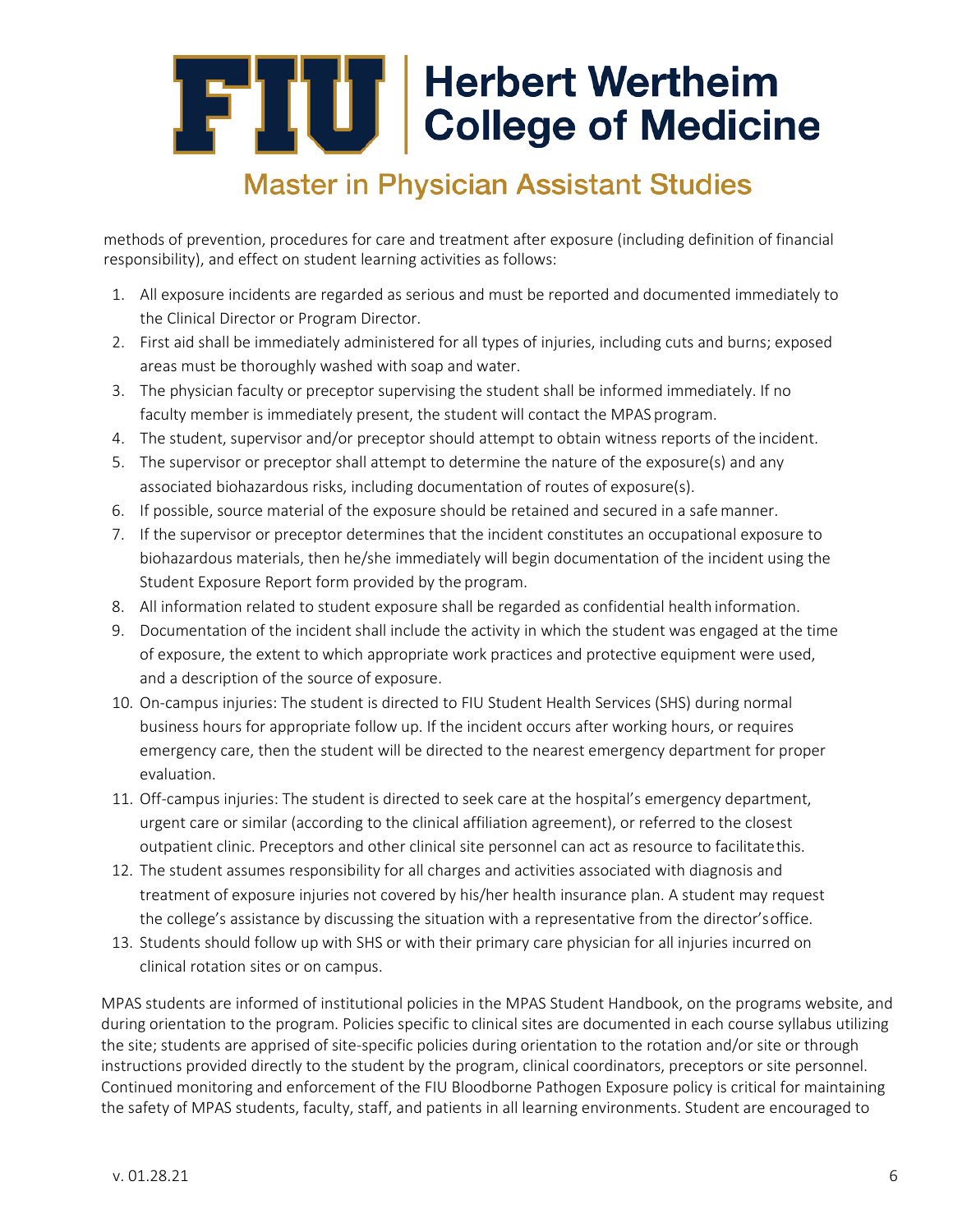### **Master in Physician Assistant Studies**

advise the program of any unsafe environment they encounter while a student in the program.

### <span id="page-6-0"></span>Liability Insurance

Each MPAS student is covered for professional liability under the FIU self-insurance program. Students can learn more about this program at: [http://www.flbog.sip.ufl.edu/index.php. M](http://www.flbog.sip.ufl.edu/index.php)PAS students rotating at a clinical site must maintain the role of a student; they are prohibited from assuming any responsibilities outside those clearly defined and agreed upon for a student. Students are not allowed to substitute for or function as clinical or administrative staff. Students should be appropriately and routinely supervised by the preceptor of record and must perform duties within the scope of the agreed-upon clinical experience. Remaining within the scope of agreed-upon student duties and responsibilities is vital to preserving the professional liability coverage provided by the university and is important in protecting the student, FIU and the clinical site in the case of legal action sought by a patient.

Students are prohibited from participation in any patient care activity outside the formal rotation assignment, even in the case that an occasion for participation is presented by the clinical site as potential employer. Though these opportunities may be attractive and are seemingly benign, they must be avoided, as FIU's liability coverage does not cover the student in these circumstances.

MPAS students working in paid positions in a different health-care–related capacity at any time during their physician assistant education are not permitted to assume the role of MPAS student while on duty as a paid employee. Liability insurance will not cover any student assuming the role of an MPAS student outside an assigned clinical rotation.

### <span id="page-6-1"></span>General Safety Guidelines

Students and faculty must be aware of the need for personal safety and act accordingly to minimize risks. The safety and security of students and faculty are the first priority of the MPAS program. Safety and security practices are reviewed prior to community and clinical experiences. Examples of such educational training programs include:

- Universal precautions
- Needle stick prevention
- Response to needle stick or bodily fluid exposure
- De-escalation techniques when dealing with an angry patient, student or co-worker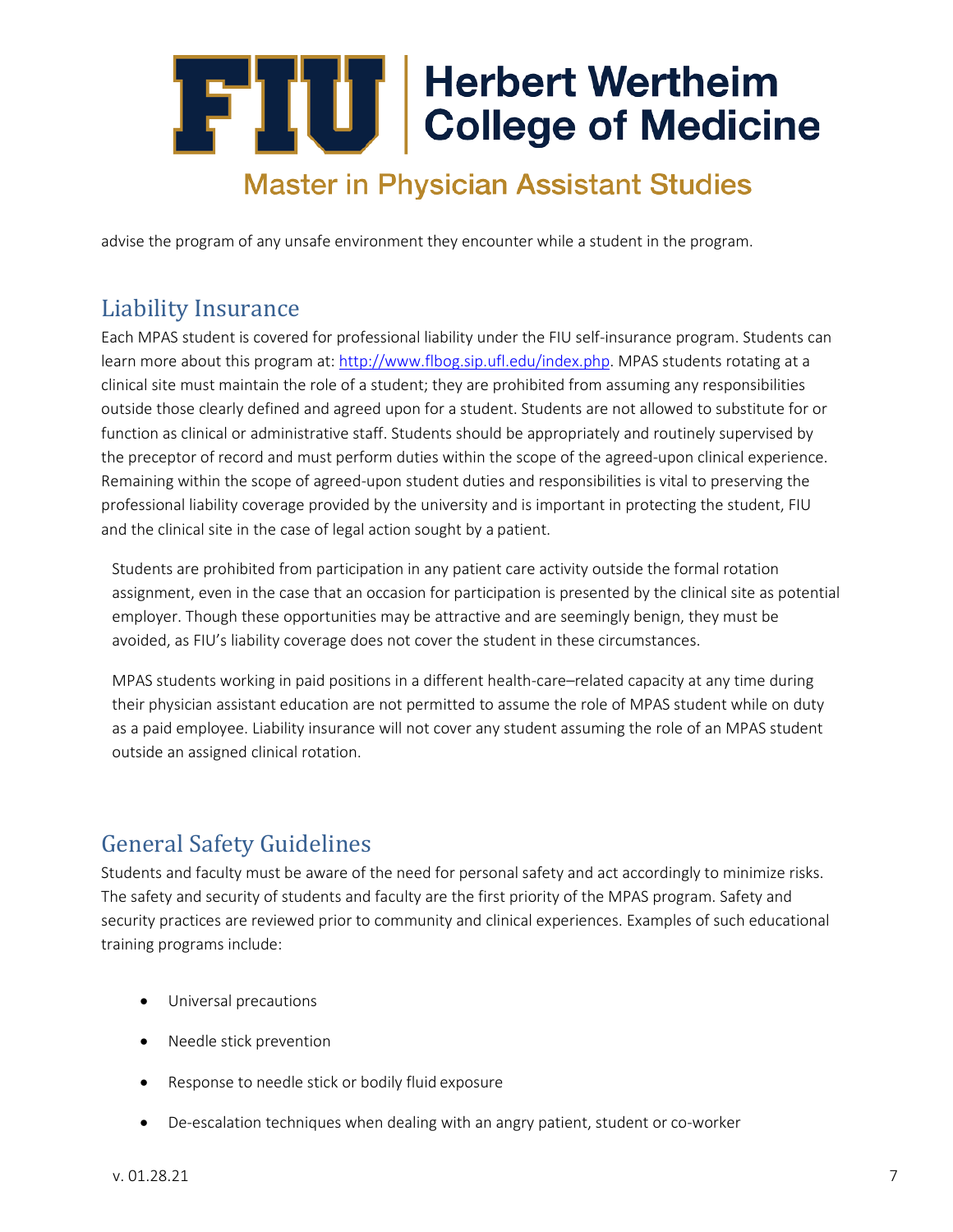### **Master in Physician Assistant Studies**

• Emergency procedures involving medical care (e.g., CPR), natural disasters, terrorism, assault, illegal activities, and others.

While working in community settings, including hospitals, clinics, home visits, and other off-campus venues, MPAS students and faculty should use common sense and take precautions, including but not limited to, the following:

- Be aware of your surroundings
- Don't stand out (e.g., wearing flashy or expensive jewelry)
- Don't carry excessive amounts of money
- Don't leave valuables in plain sight
- Travel in pairs whenever possible
- Keep car doors locked and windows closed

While working or studying on campus, it is important to keep in mind that the University Police Department has jurisdiction over the entire university, including HWCOM. Emergency phones have been installed at strategic locations around FIU, which connect directly to the University Police Department. Students and faculty are urged to take notice of and become familiar with their locations. As members of the FIU community, students and faculty can enhance their personal safety and help keep the campus safe by taking precautions, including but not limited to, the following:

- Walk in pairs in isolated places or during the evening. Students and faculty should not hesitate to call the University Police Department to request a student escort or other security service at night.
- Keep close watch on your personal property. Do not leave personal property such as books, audio or video players, cell phones, PDAs, laptops, purses, wallets, jewelry, cameras, or other valuable objects unattended or out of your sight or in classrooms, the library, restrooms, clinic, campus dining areas, the bookstore, your vehicle, or in any public place.
- Report all on-campus thefts or suspicious persons or activities to the University Police Department. Contact information is listed below.

While fulfilling MPAS educational objectives, students and faculty also must be aware of the need for personal safety and act accordingly to minimize risks. The key message for students and faculty is to be cautious and use common sense. Always listen to your "gut" and follow your instincts. If an environment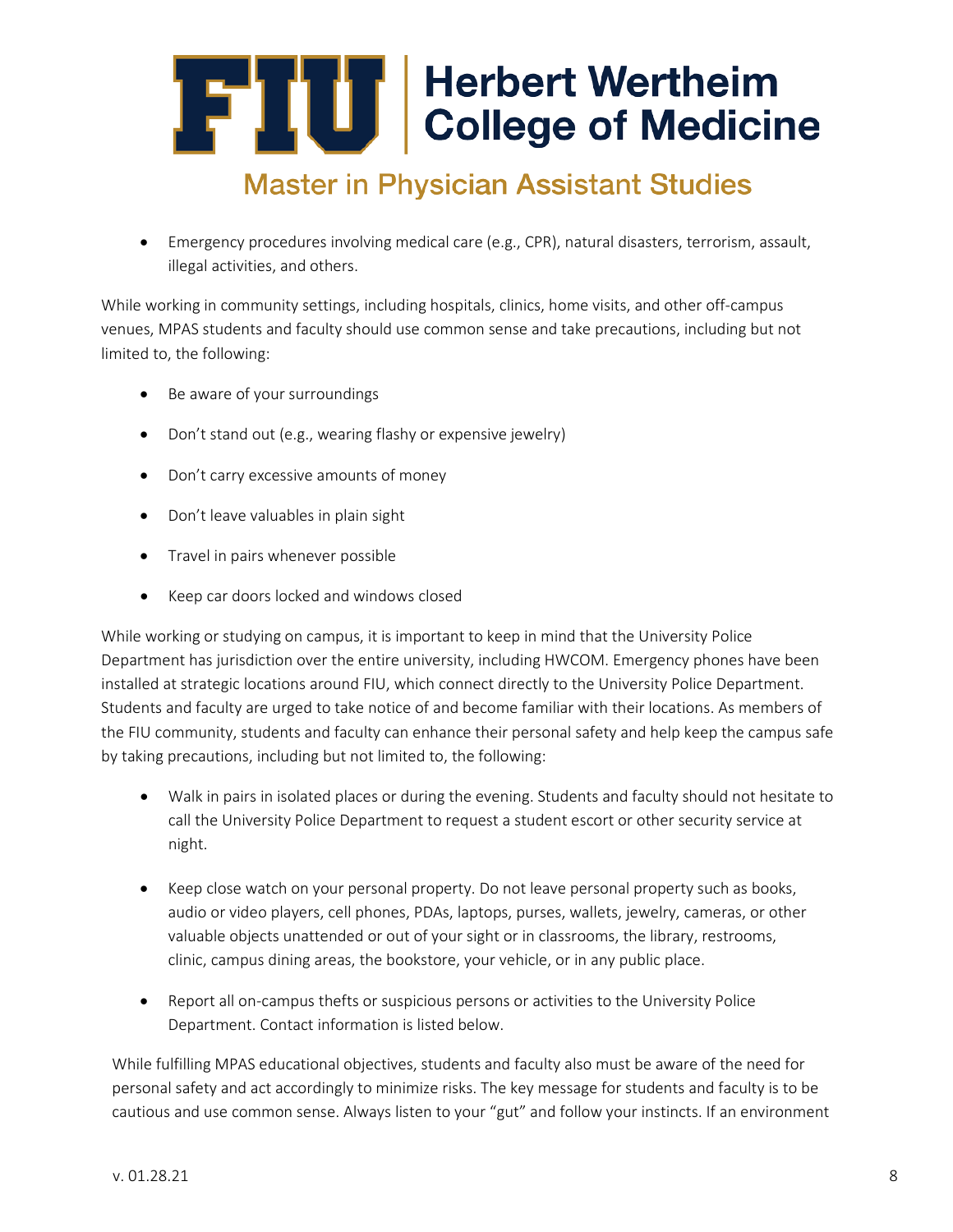## **Master in Physician Assistant Studies**

or situation feels unsafe, stay calm and leave immediately. Discuss the incident with a faculty supervisor and/or call law enforcement.

Emergency contact information:

- For all off-campus emergencies, call 911
- For all on-campus emergencies and urgent scenarios involving safety, call the University Police Department at 305.348.5911 (for the Modesto A. Maidique Campus) or 305.919.5911 (for the Biscayne Bay Campus)
- For non-urgent safety concerns or questions, contact:
	- o 305.348.2626 for the Modesto A. Maidique campus
	- o 305.919.5559 for the Biscayne Bay campus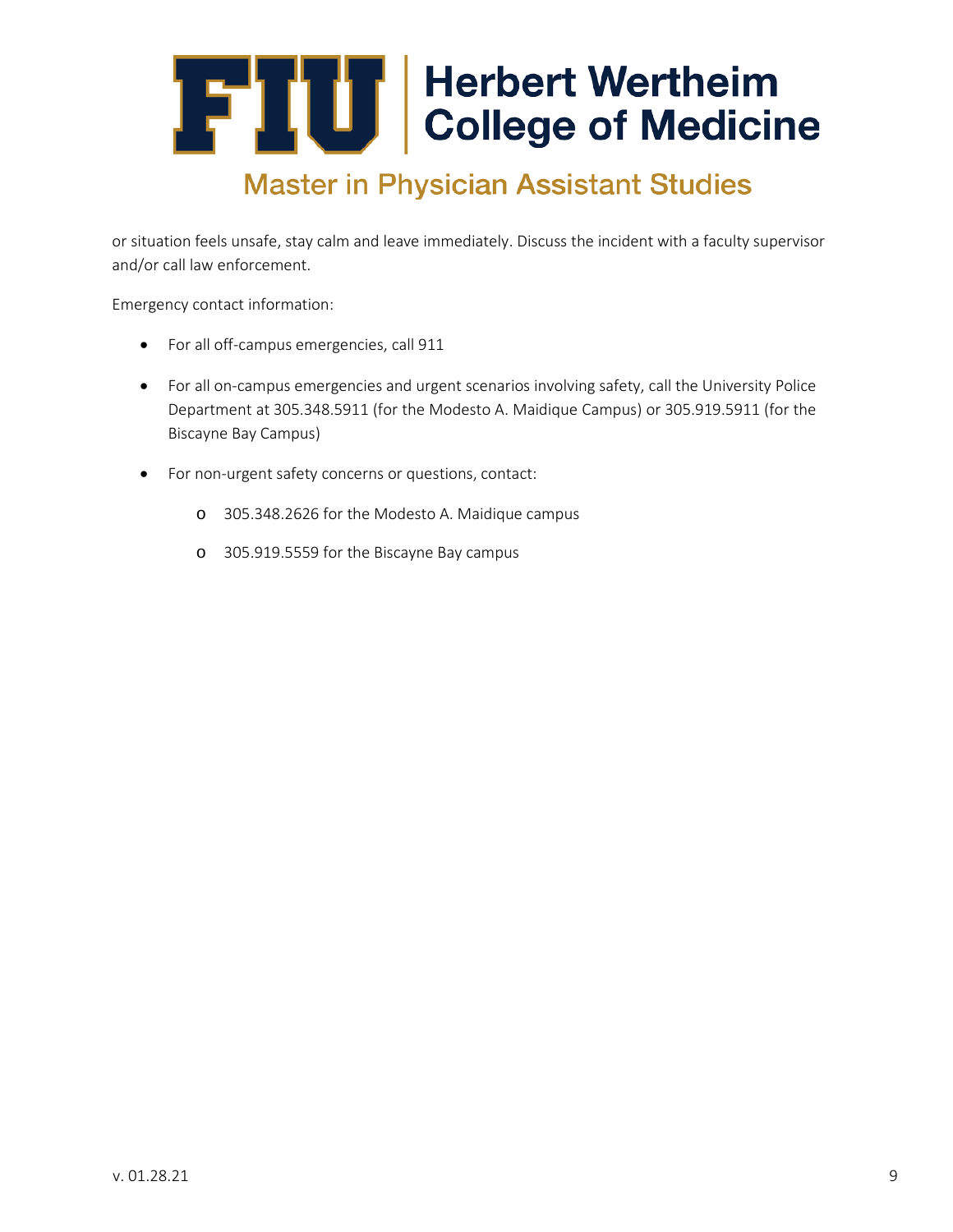## **Master in Physician Assistant Studies**

### <span id="page-9-0"></span>Academic Policies

### Grading and Evaluation

Students in the MPAS program must earn a grade of 75 (C) or better in all MPAS courses and course enhancements and must maintain an overall GPA of 3.0. Note that to achieve a 3.0 or higher overall, the student must average 83 or higher in each course over the course of the program. For more details, see the MPAS Student Handbook. Grading systems include assessment of participation in program courses and activities and assessment of professionalism.

Final grades will be based on calculations according to the following:

| <b>Assignment</b>                                  | Weight |
|----------------------------------------------------|--------|
| End of Rotation (EOR) Exam                         | 50%    |
| (NOTE: Must pass with 375 scaled score or higher)  |        |
| <b>Preceptor Evaluations:</b>                      | 30%    |
| Final Rotation Evaluation in eMedley<br>$\bullet$  |        |
| (15%)                                              |        |
| SCPE Checklist (15%) (MUST have "Meet<br>$\bullet$ |        |
| Expectations" on a minimum of 85% of               |        |
| the mandatory items)                               |        |
| Patient Log                                        | 10%    |
| Comprehensive Written Note/Case Presentation       | 10%    |
| TOTAL                                              | 100%   |

#### *End of Rotation Exam*

The program utilizes the PAEA End of Rotation exam. This exam reports its scores on a scale from 300 to 500; the use of this standard metric allows for easy comparisons between versions of the exam over time and forms of the exam delivered to each cohort. By using this exam, it allows the program to compare students' performance to the national average. The EOR exam will be given during the last week of clerkship and will be administered at the FIU Flagler Corporate Office Campus. The multiple-choice examination assesses clinical knowledge and will account for 50% of the total clerkship grade. To pass each clerkship, students must attain a scaled score of 375 or higher on the EOR exam. Students who fail to attain a scaled score of 375 or higher are required to repeat the examination within 2 weeks of receiving their results. Students who fail their second attempts or do not retake the exam within the required timeframe are not permitted to complete any other remediation and must repeat the clerkship.

#### *Preceptor Evaluations*

Preceptors evaluate students at the midpoint and end of the rotation period. The mid-rotation evaluation is a formative review to provide the student with official feedback for improvement; the end-of-rotation evaluation is summative. Preceptors also evaluate students by completing the clerkship-specific SCPE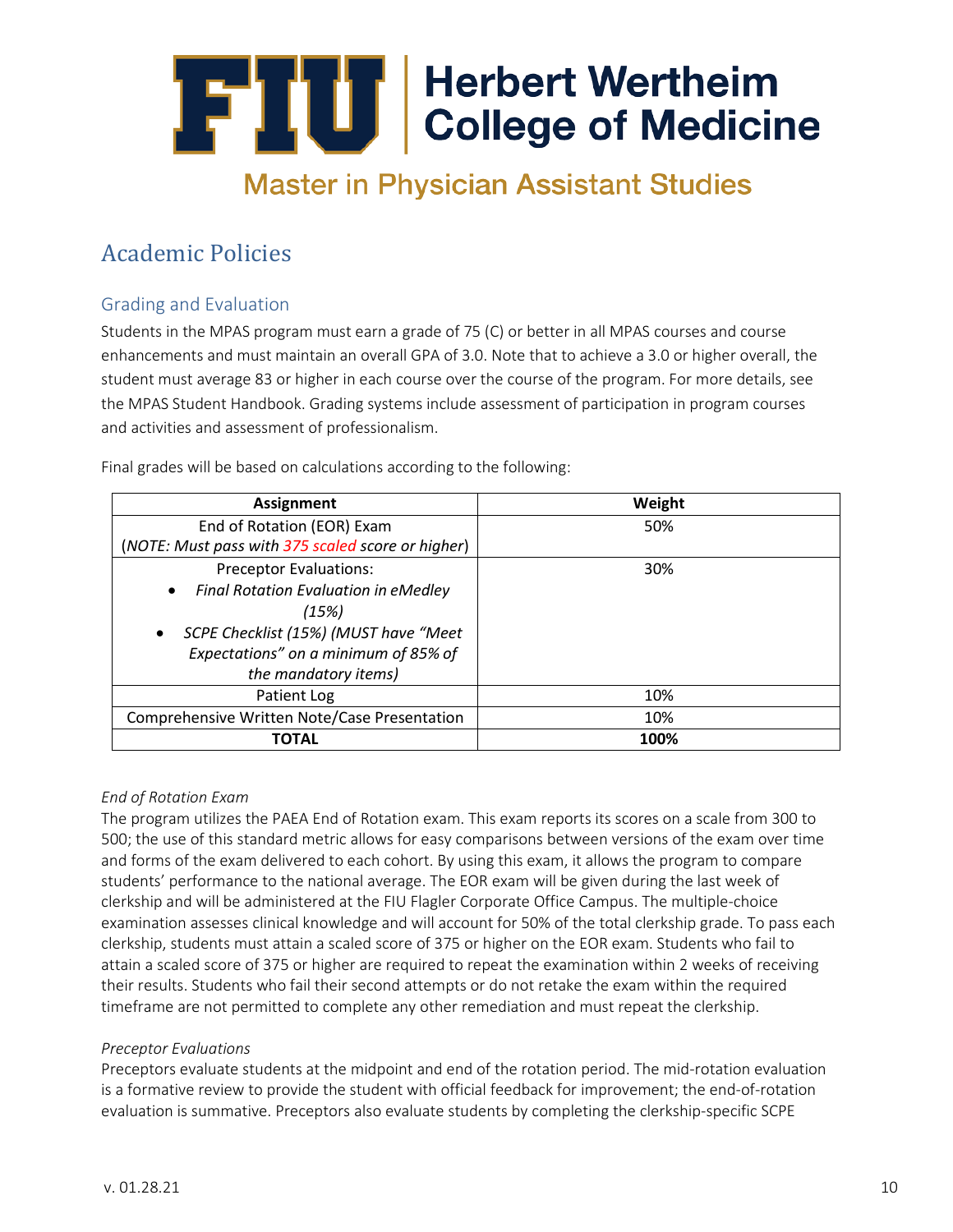### **Master in Physician Assistant Studies**

Checklist to enable all students to meet the program's learning outcomes. To assist the preceptors' understanding of the clinical performance benchmarks, the program has developed a Clinical Performance Rubric for the SCPE Checklist. Any student who achieves less than 85 percent of the mandatory clerkship outcomes will be required to repeat the rotation; mandatory clerkship outcomes are designated with a red asterisk (\*) in the SCPE Checklist. Students who achieve the 85 percent benchmark but fail to pass all of the mandatory clerkship outcomes are required to successfully remediate those competencies within the last 30 days of the program. All three assessment tools (i.e., mid-rotation evaluation, end-of-rotation evaluation, and SCPE Checklist) assess knowledge, interpersonal, clinical and technical skills, professional behaviors, clinical reasoning and problem-solving abilities demonstrated by the student during all clerkships and serve as a confirmation of competencies achieved.

#### *Patient Log/Notes*

Students are required to log and complete 5 cases per day during the clerkship in the online system eMedley, which is worth 10% of the student's final grade. Students who do not meet the weekly requirement will be penalized 2.5% for each week that they fail to comply. Patient logs are reviewed by the clinical team on a weekly basis.

#### *Comprehensive Written Note/Case Presentation*

Each Student is to submit, through CanvasMed before the EOR, a typed 2-4-page summary of a case in which they participated. The case must include differential diagnoses. This submission is reviewed by the programs clinical team, and feedback is given as per the rubric in the clinical syllabi. Students may receive a grade of Incomplete (I) in a clinical rotation, which may result in referral to SEPC.

#### <span id="page-10-0"></span>CanvasMed

All rotation syllabi are housed in and distributed through CanvasMed. Any additional announcements, lectures, assignments, and other documents related to rotations will be posted on CanvasMed or distributed directly to the students via email. Students are responsible for checking CanvasMed at least weekly and for remaining up-to-date on current requirements, assignments, communications, and any other information. Students must also check FIU email every 24-36 hours.

#### <span id="page-10-1"></span>eMedley

<span id="page-10-2"></span>All patient encounters must be logged in eMedley on a daily basis. The preceptor evaluation and student evaluation are also recorded using this tool. Additional training will be made available to effectively utilize this tool in live sessions, video recordings and student manuals for such purpose. Any questions regarding the use and application of eMedley during the clinical year should be directed to the Clinical Director. It is the responsibility of the student to ensure that all patient logs, time logs, preceptor and student evaluations are completed on time for each rotation period.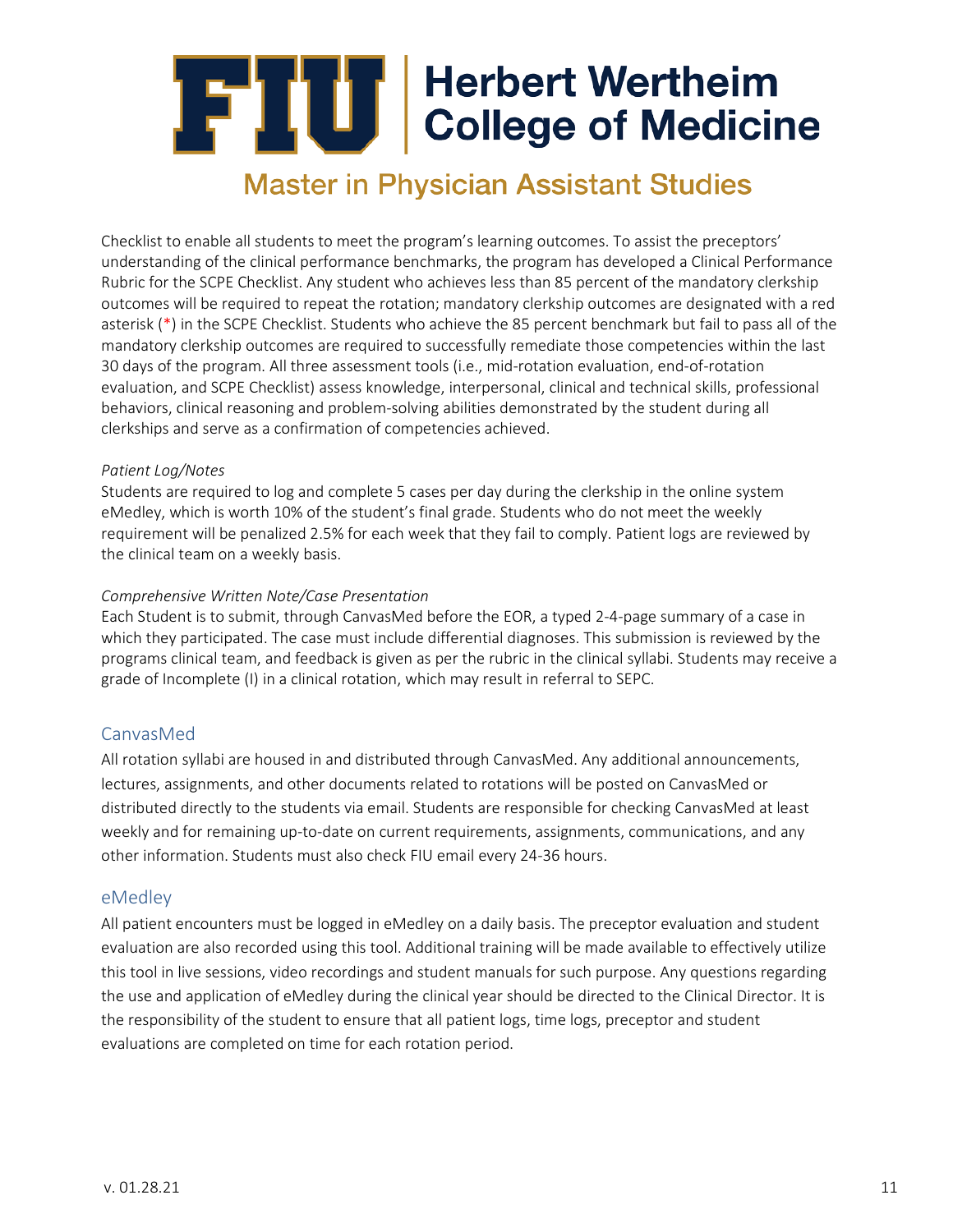### **Master in Physician Assistant Studies**

### Clinical Rotation Attendance

During clinical rotations, 100% attendance is required of the student. Students should start their clinical rotations at the time determined by the site and/or preceptors. Unreliable or undependable behavior is considered unprofessional behavior. Scheduled activities and/or clinical rotations may take place on any day of the week (including weekends and holidays), and may take place during day or night hours. Students should follow the instructions from clinical site preceptor(s) regarding the schedule for a particular clinical rotation. MPAS students must maintain sufficient flexibility to respond to schedule changes and unexpected patient care demands.

It is recommended that all absences be approved PRIOR to their occurrence. Students expecting to be absent must complete the Absence Excusal form and submit it to the clinical director. Students cannot miss more than 10% of a clinical rotation, and all missed time must be approved by the clinical director. Students expecting to be absent must complete the Absence Excusal form.

In the event of an emergency, when it is not possible to obtain permission prior to the absence, students must notify the following by phone and a confirmatory e-mail within 3 hours of the time they were expected on site:

- MPAS clinical liaison and MPAS clinical director
- On-site preceptor
- MPAS program office

Students must also complete the Absence Excusal form found in Appendix herein within 24 hours of their absence. Failure to notify and to obtain approval from both the MPAS program clinical director and the clinical site preceptor may result in referral to SEPC and may include sanctions including but not limited to failure of the rotation. Students who are absent from a rotation site for 2 days without authorization and approval by clinical director will be referred to SEPC for further evaluation and action.

Tardiness and early departures from clinical rotations are not permitted and considered highly unprofessional and inconsiderate of clinical site operations and personnel. A student is subject to receiving unsatisfactory scores on his/her clinical performance evaluation for tardiness and early departures, which may result in the student having to repeat part or all of the rotation. Attendance is a critical element in the student's clinical performance evaluation.

### <span id="page-11-0"></span>Student Conduct and Professional Behavior

Students are required to follow the rules of conduct, policies, and procedures outlined in the FIU Student Handbook and the MPAS Student Handbook and established at affiliated facilities. The responsibility of assuming the role of a physician assistant demands the highest behavioral, moral and ethical standards. Developing these standards is a lifelong process which continues as an integrated component of the MPAS student's education in the MPAS program. With this as a fundamental principle, the MPAS program does not tolerate violations of ethical and moral values. Therefore, violations such as cheating, plagiarism, and unprofessional conduct are not tolerated.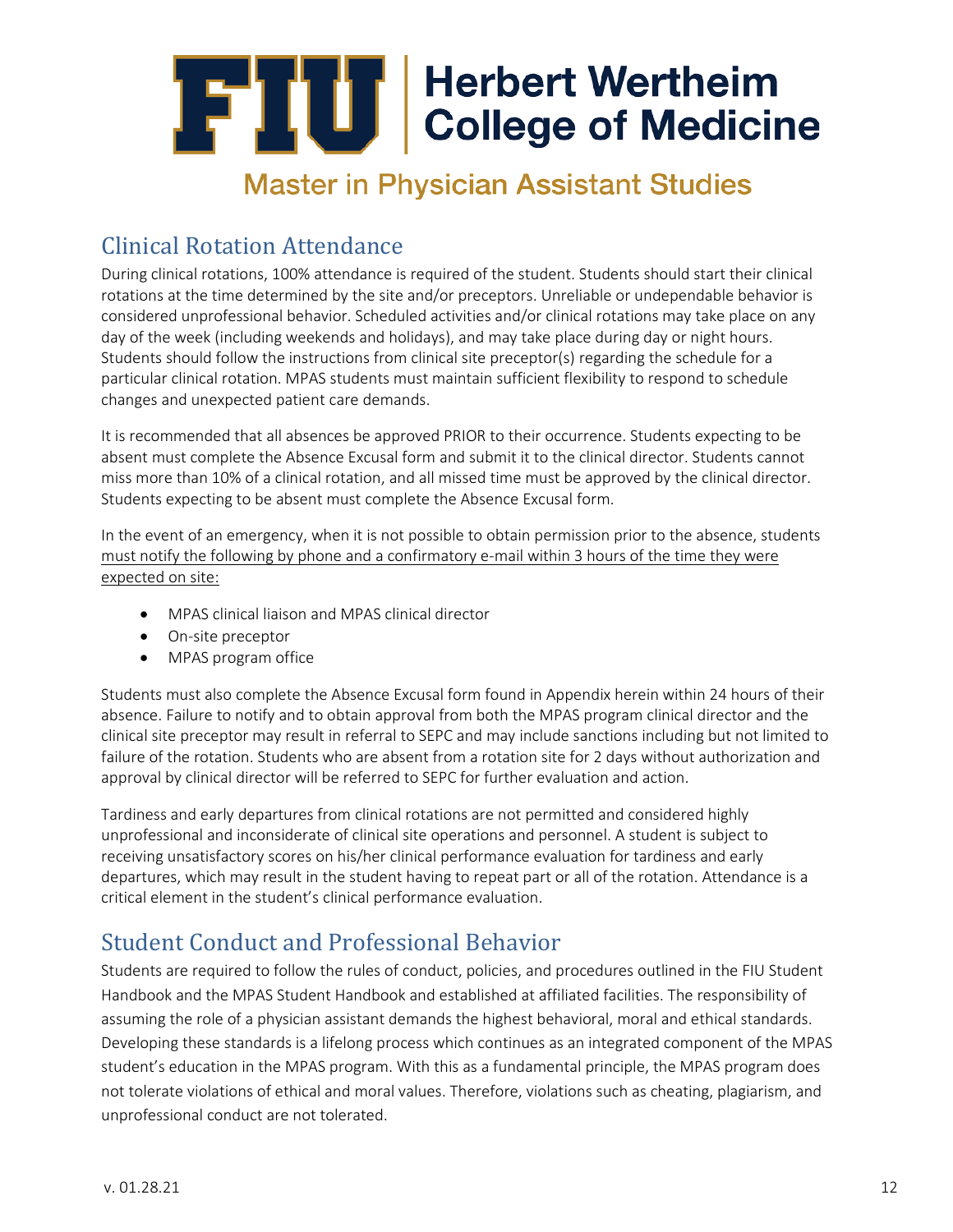### **Master in Physician Assistant Studies**

### <span id="page-12-0"></span>Nepotism and Fraternization

Occasionally students request to serve a rotation with a friend or relative (who is also a health care provider) that will serve as the preceptor. Due to the potential that personal relationships can interfere with the clinical evaluation process, which is both objective and subjective in nature, such rotation arrangements are prohibited.

Students may find themselves attracted to a preceptor (or vice versa) or other personnel at the site(s) at which they are rotating. Pursuit of amorous or sexual relationships between students and clinical rotation personnel during the rotation period compromises the integrity of the education and evaluation processes and should be avoided by students. Students also should be aware of FIU-104 Sexual Harassment policy found at [https://regulations.fiu.edu/regulation=FIU-104](https://regulations.fiu.edu/regulation%3DFIU-104) and included in the MPAS Student Handbook.

Students with questions or concerns about the above issues should immediately consult the clinical liaison, clinical director, academic director, or program director.

### <span id="page-12-1"></span>Student Contact Information

Each student has been provided with a FIU e-mail address. This is the only e-mail address used for MPAS program communication. Students are responsible for reading and responding (as required) to e-mail correspondence on a daily basis. In some cases, your lack of response can delay clinical placement and may delay your graduation. We can only work effectively on your behalf with your input and cooperation.

MPAS students must furnish contact information, including mobile phone number and information for an emergency contact, to the clinical director. It is the MPAS student's responsibility to keep contact information current with the clinical director.

### <span id="page-12-2"></span>Family Educational Rights and Privacy Act

In compliance with the Family Educational Rights and Privacy Act (U.S. Public Law 93-579; FERPA), the MPAS program requires its students' written consent to the sharing of personal information with its educational partners (clinical affiliates and practice sites) strictly on a need-to-know basis. This sharing of personal information may include social security number, email address, telephone number, results of drug screening tests, or results of background checks. Notice is hereby given that initial drug screening and background checks (before the clinical rotation phase) and random drug screening or additional background checks may be requested of the student at any time while the student is enrolled in the MPAS program, as well as for placement in certain clinical sites as a matter of standard operating procedures for those sites. The MPAS student will be responsible for the cost of all above drug screening and background tests.

A student's signature on the form found in Appendix herein stating receipt of this student clinical rotation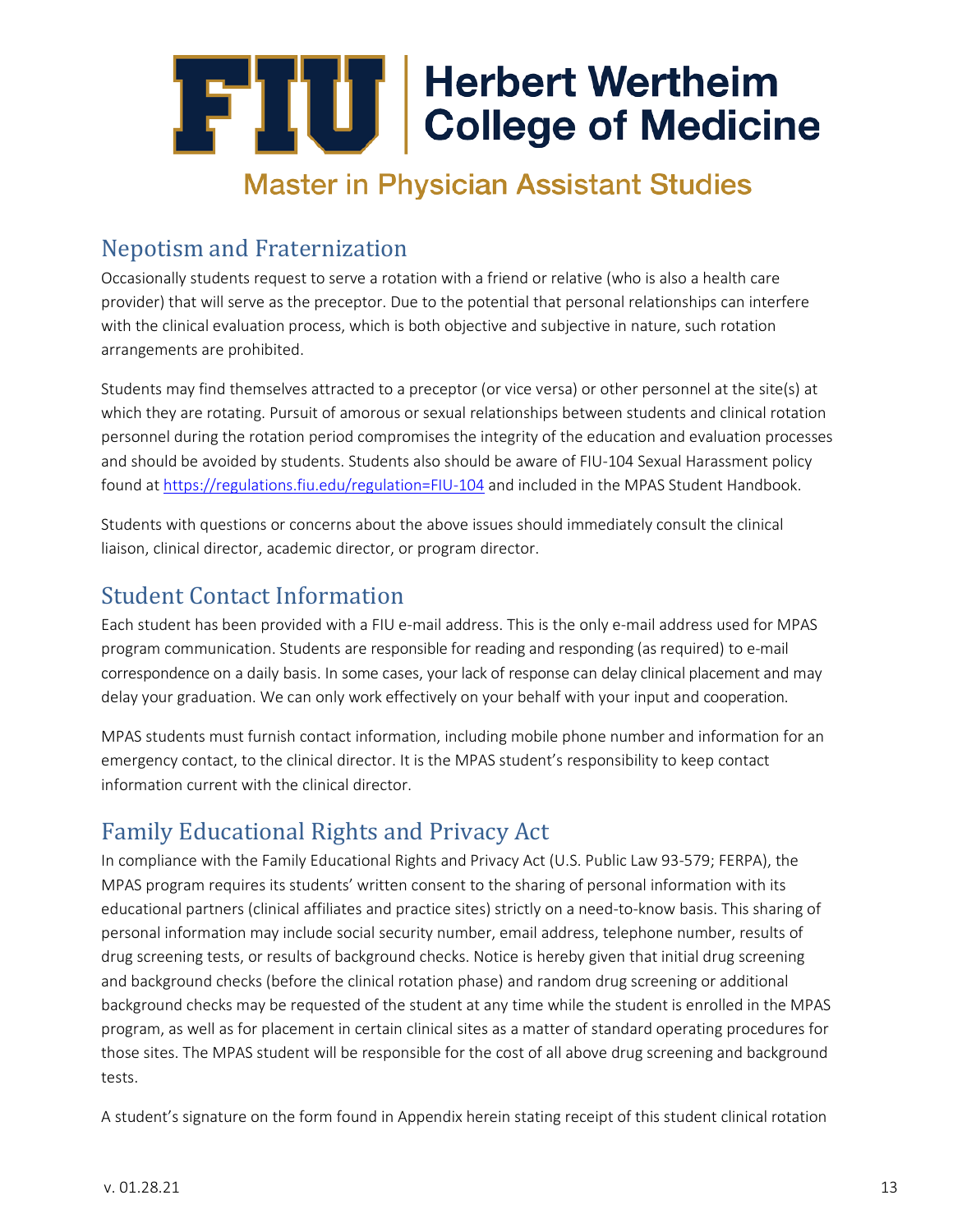## **THE Herbert Wertheim**<br>College of Medicine **Master in Physician Assistant Studies**

guide and acceptance of the terms and conditions contained within this guide is considered acceptance of above informed consent.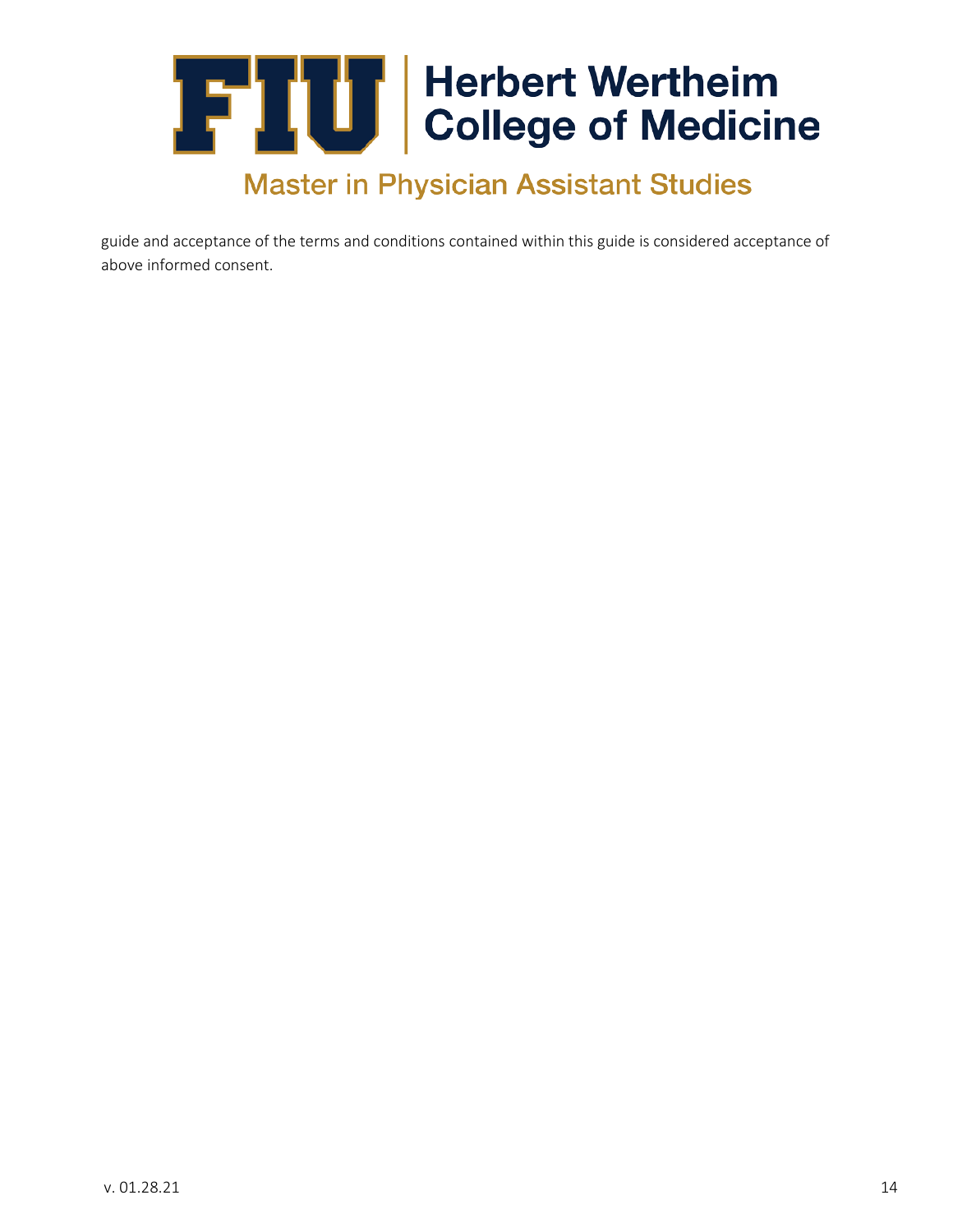### Appendix A – Request for Site Affiliation Form



**Master in Physician Assistant Studies** 

### **NEW CLINICAL SITE FORM**

| Hospital Affiliation(s): Note that the set of the set of the set of the set of the set of the set of the set of the set of the set of the set of the set of the set of the set of the set of the set of the set of the set of |                                                                                                                        |
|-------------------------------------------------------------------------------------------------------------------------------------------------------------------------------------------------------------------------------|------------------------------------------------------------------------------------------------------------------------|
|                                                                                                                                                                                                                               |                                                                                                                        |
|                                                                                                                                                                                                                               |                                                                                                                        |
|                                                                                                                                                                                                                               |                                                                                                                        |
| Number of Nurse Practitioners: Number of Nurse Practitioners:                                                                                                                                                                 |                                                                                                                        |
| Practice Setting(s): □Outpatient □Inpatient □Emergency Dept. □OR □Other: ______________                                                                                                                                       |                                                                                                                        |
|                                                                                                                                                                                                                               |                                                                                                                        |
|                                                                                                                                                                                                                               | Please review the attached Physician Assistant Preceptor Agreement template. If you approve the template "as is"       |
|                                                                                                                                                                                                                               | please check the following box. The agreement will be routed for signature via DocuSign to the email address listed    |
|                                                                                                                                                                                                                               | above. The agreement term will be set to three years, unless noted otherwise. <sup>1</sup> Agreement Template Approved |
|                                                                                                                                                                                                                               |                                                                                                                        |
|                                                                                                                                                                                                                               |                                                                                                                        |
|                                                                                                                                                                                                                               |                                                                                                                        |
| For MPAS Office Use Only:                                                                                                                                                                                                     |                                                                                                                        |
| $\Box$ Approved                                                                                                                                                                                                               | $\Box$ Denied<br>$\Box$ Pending                                                                                        |
| Recommendations:                                                                                                                                                                                                              |                                                                                                                        |
|                                                                                                                                                                                                                               |                                                                                                                        |
|                                                                                                                                                                                                                               |                                                                                                                        |
|                                                                                                                                                                                                                               |                                                                                                                        |
| Signature:                                                                                                                                                                                                                    | Date:                                                                                                                  |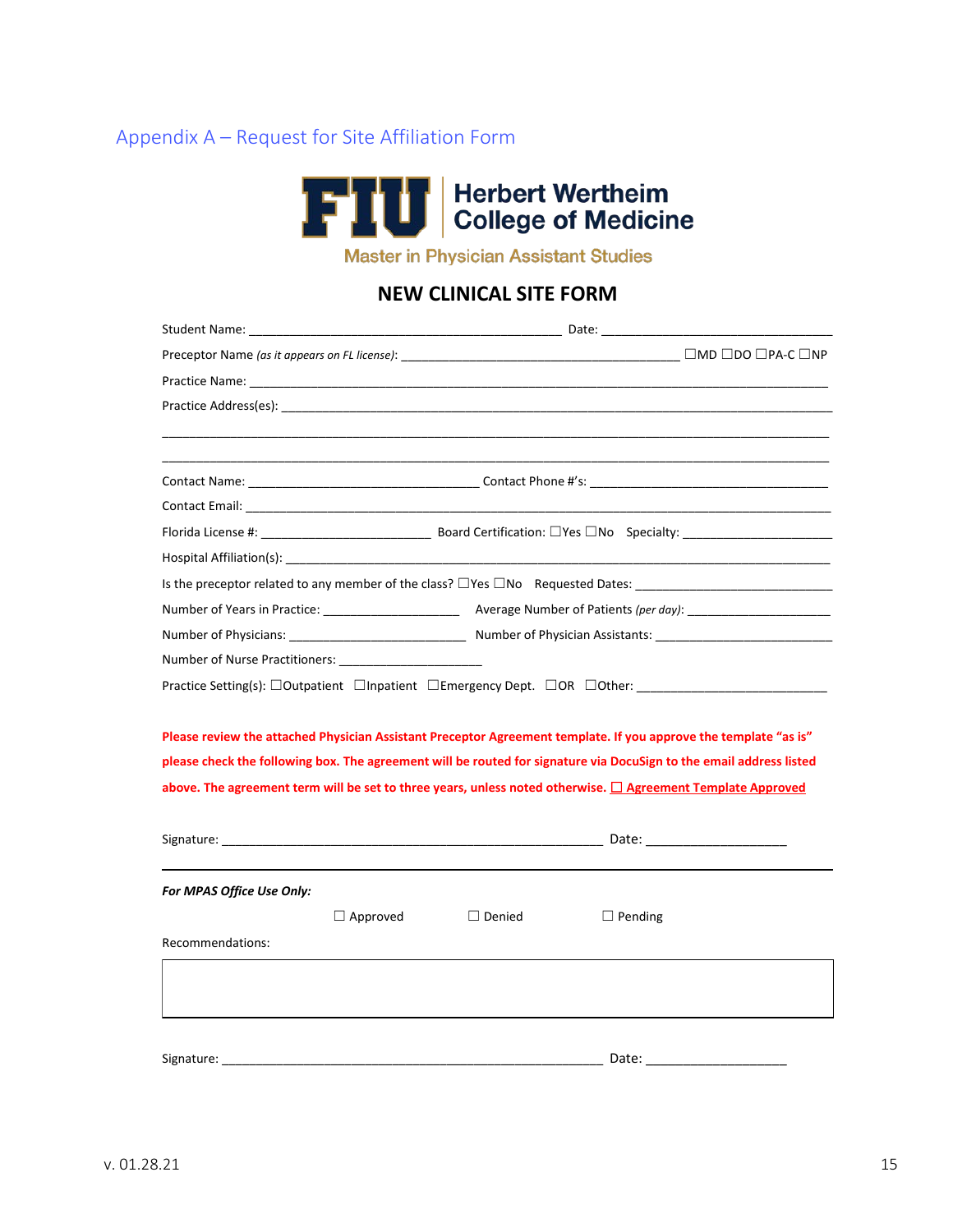#### PHYSICIAN ASSISTANT PRECEPTOR AGREEMENT BETWEEN

#### THE FLORIDA INTERNATIONAL UNIVERSITY BOARD OF TRUSTEES

#### AND.

THIS PRECEPTOR AGREEMENT, entered into and effective (the "Effective Date"), is between the Florida International University Board of Trustees, on behalf of its Herbert Wertheim College of Medicine, Master in Physician Assistant Studies Program (hereinafter "MPAS"), and

PA (hereinafter the "Preceptor"), hereinafter collectively referred to as the "Parties".

WHEREAS. MPAS desires that individuals enrolled in its Physician Assistant program ("PA Students") obtain required clinical experiences at one or more facilities with which it has an affiliation, and under the supervision of the Preceptor;

WHEREAS, the Preceptor is willing to offer a clinical experience in recognition of the need to train P.A. Students:

WHEREAS, it is to the benefit of both the MPAS and the Preceptor to cooperate in the educational preparation of Students so as to promote excellence in patient care, to ensure professional competence, and to provide maximum utilization of community resources;

NOW, THEREFORE, in consideration of mutual promises set forth herein and other good and valuable consideration, MPAS and Preceptor agree as follows:

- 1. PURPOSE. The purpose of this Agreement is to establish procedures and guidelines pursuant to which Preceptor shall provide clinical experiences for PA Students in certain health care facilities ("PA Rotations") who are in good standing with the MPAS and who are accepted for such training by the Preceptor.
- $\operatorname{TERM}$  AND  $\operatorname{TERMINATION}.$  The term of this Agreement shall be \_\_\_\_\_\_ Ъ. This. Preceptor Agreement may be amended, terminated, extended or renewed upon mutual written agreement of the Parties. This Preceptor Agreement may be terminated by either Party upon Ninety (90) days prior written notice by the other Party.
- RESPONSIBILITIES OF PRECEPTOR. In accordance with the terms and conditions 3. of this Agreement, Preceptor agrees to provide clinical experiences for Students in connection with the Program, and Preceptor shall:

FIU OGU -- Rav. May 2020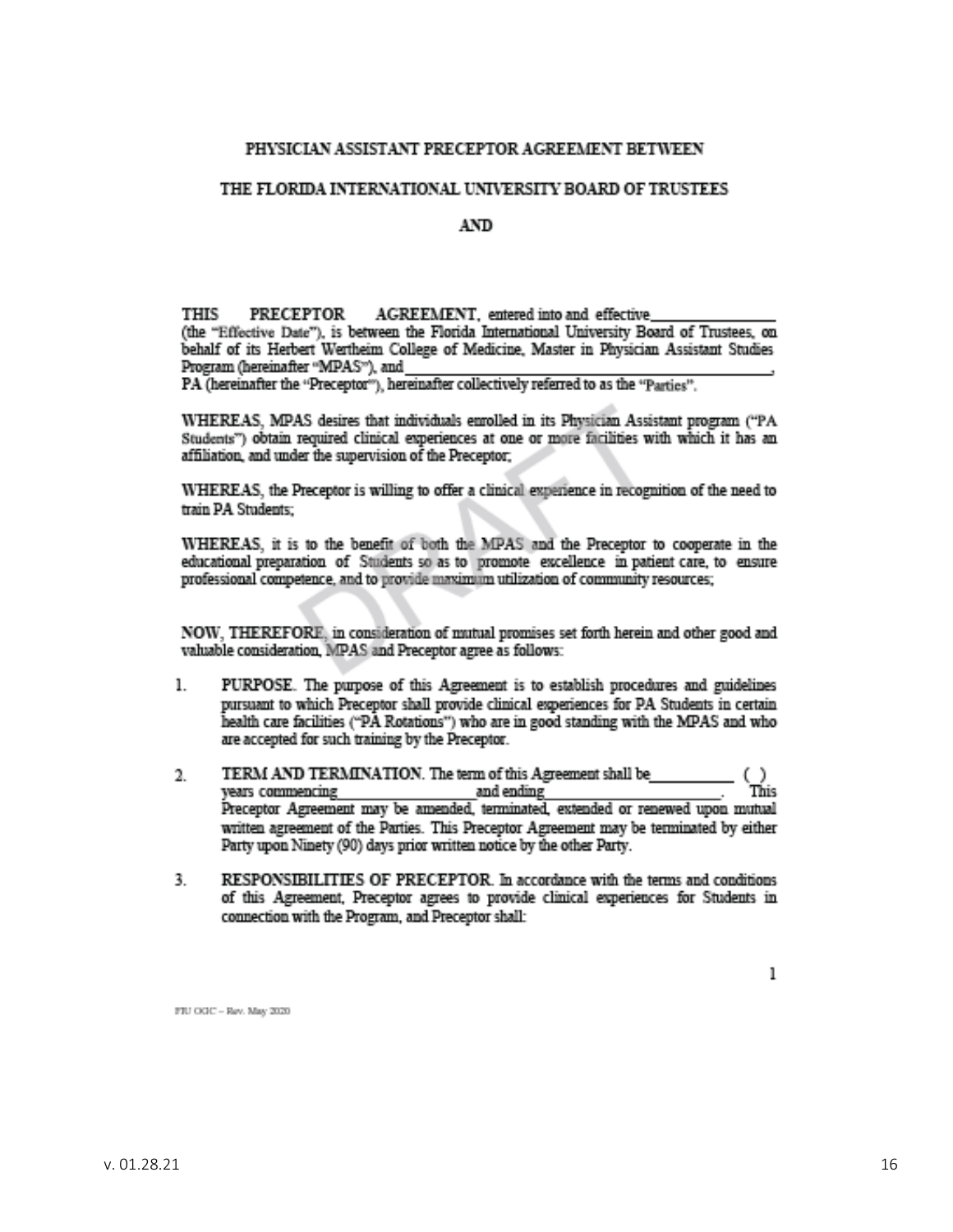- a). Cooperate with the MPAS in enforcing MPAS policies and procedures related to PA Student performance and PA Student conduct, and complying with same, as set forth in the Program Handbook provided to Preceptor.
- b). Accept Students into PA Rotations, the number of which shall be determined at the discretion of Preceptor.
- Ensure Students receive orientation of the health care facility(ies), or orientation Ò. packets about the health care facility, which will include training about policies and procedures, including without limitation the Health Insurance Portability and Accountability Act of 1996 (HIPAA).
- Ф. Provide supervised educational experiences for PA Students that fulfill the curriculum requirements of the MPAS and meet the objectives agreed upon by the MPAS and the Preceptor.
- Complete Student evaluations as requested by MPAS e).
- Plan, administer and retain total responsibility for all aspects of patient care and Đ. assure qualified supervision of all patient activities.
- In his/her sole and absolute discretion at any time, summarily relieve a PA Student g). from a specific assignment, or request that a PA Student leave a patient care area whose conduct or work with patients, personnel, or medical staff is detrimental to patients or others. Preceptor shall use reasonable efforts to notify MPAS of any PA Student whose work or conduct with clients, patients or personnel is not, in the opinion of Preceptor, in accordance with acceptable procedures or standards of performance or otherwise could disrupt patient care. MPAS agrees to immediately communicate and implement as appropriate the Preceptor's determination to withdraw such PA Student from the PA Rotation
- The parties acknowledge that many student education records are protected by the h). Family Educational Rights and Privacy Act ("FERPA") and by applicable state law, and that generally, written student consent must be obtained before releasing personally identifiable student education records to anyone other than MPAS. MPAS agrees to provide guidance to Preceptor with respect to complying with the provisions of FERPA and similar state law. Preceptor agrees to treat all PA Student education records that are specifically identified as such by the parties confidentially and not to disclose such PA Student education records except to MPAS and Preceptor officials who need the information to fulfill their professional responsibilities pursuant to this Preceptor Agreement, or as otherwise required or permitted by law.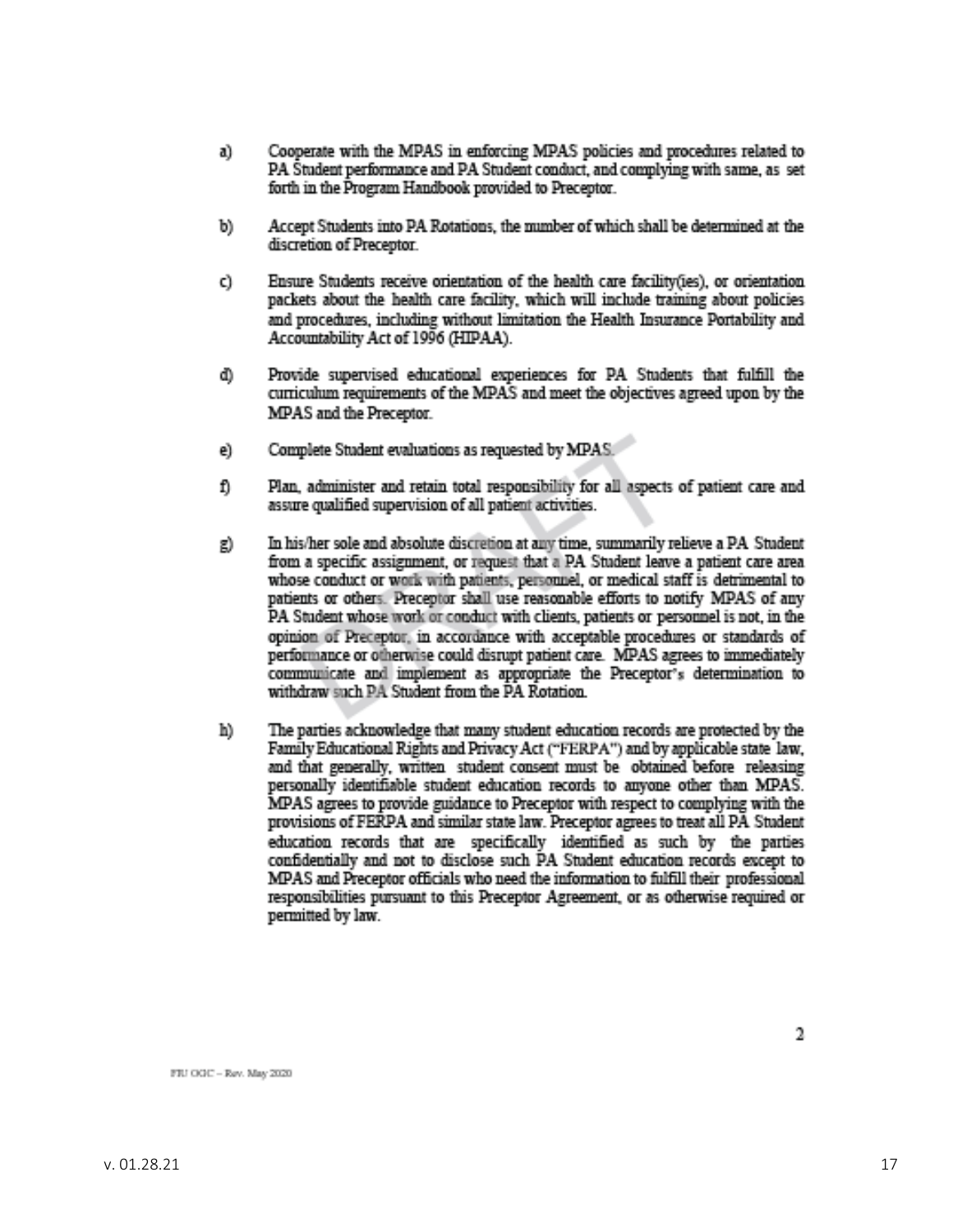#### 4. RESPONSIBILITIES OF MPAS, MPAS shall:

- a) Be solely responsible for any and all appointments to its faculty.
- b). Provide a contact person at the MPAS with authority over the program for which Student(s) is training, which contact person is set forth below.
- Provide course outlines to Preceptor that include objectives, goals and classes for O. each course providing educational experience and coordinate with Preceptor as to the length and timing of the Rotation.
- Present PA Students who have adequate preclinical instruction and has adequately d). fulfilled the preclimical requirements for the PA Rotation.
- Establish and maintain curriculum standards and educational policies that meet e). MPAS standards and applicable licensing and accreditation requirements.
- Đ. Retain overall responsibility for PA Students and administer, organize and operate the overall educational program and retain responsibility for the education of PA Students in and for the MPAS's program curriculum, its design, delivery, and quality.
- Educate PA Students to maintain the confidentiality of all records or information R). exchanged in the course of the Rotation in accordance with Preceptor policies and all applicable federal and state laws, rules and regulation, including the Health Insurance Portability and Accountability Act of 1996 ("HIPAA").
- Ensure each Student provides for his or her own housing, transportation, parking, m. meals and all other expenses not specifically provided for herein; and
- Ensure that each PA Student confirms in writing that he or she understands and D. agrees to all of his or her obligations hereunder.

#### 5., **INDEPENDENT CONTRACTOR/PA STUDENTS STATUS.**

- The relationship of the Parties hereunder shall be an independent contractor a). relationship, and not an agency, employment, joint venture or partnership relationship. Neither Party shall have the power to bind the other party or contract in the name of the other party. All persons employed by a party in connection with this Agreement shall be considered employees of that party and shall in no way, either directly or indirectly, be considered employees or agents of the other party.
- No Student will be deemed to be an employee, agent or volunteer of the Preceptor b).

3.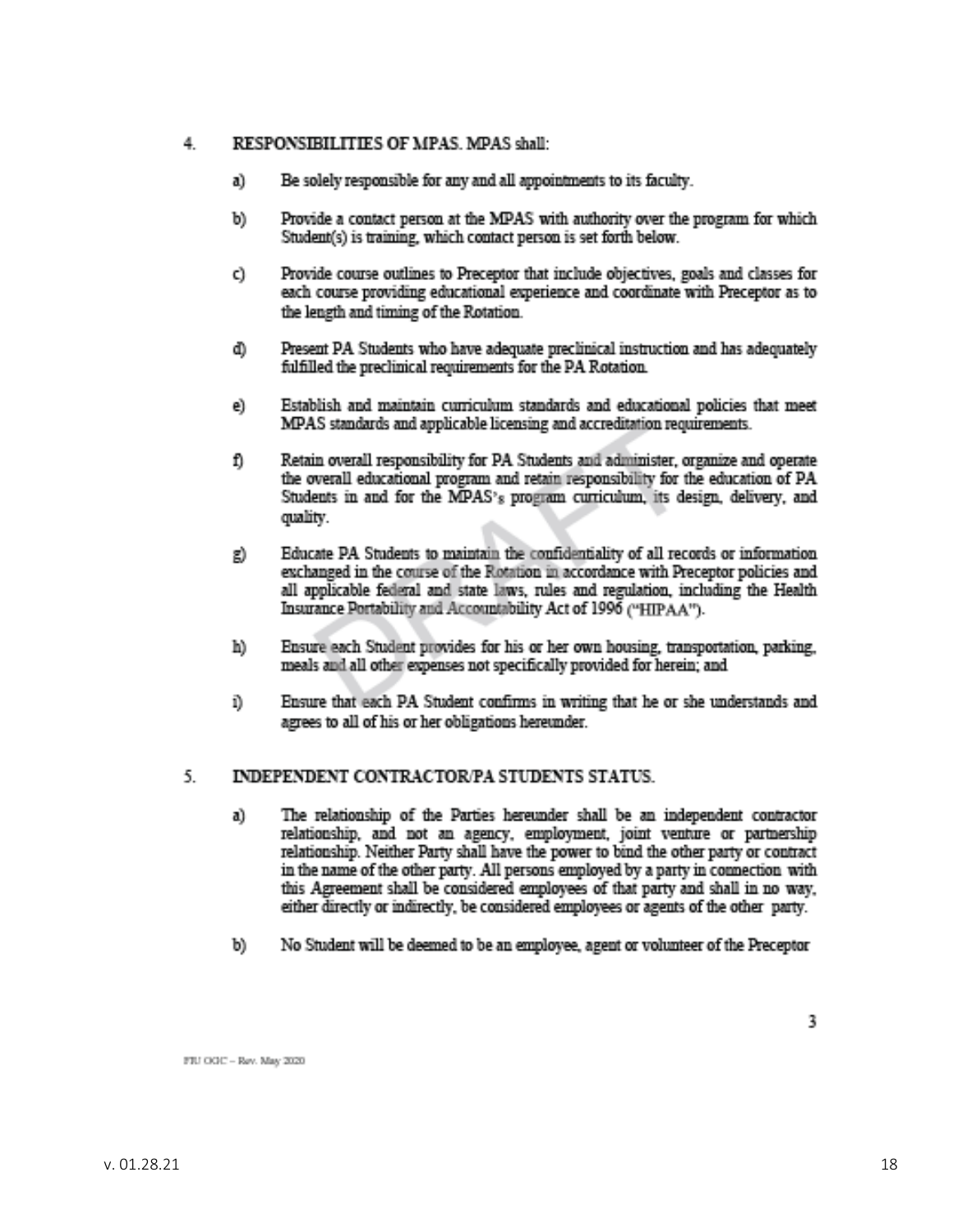by virtue of participation in the Program, nor will the Preceptor be liable for the payment of any wage, salary, or compensation of any kind for service provided by the PA Students while participating in the Rotation. Further, no Student will be covered under the Preceptor's Worker's Compensation, social security, or unemployment compensation programs while participating in the PA Rotation.

#### INSURANCE AND INDEMINIFICATION. б.

- Insurance of PA Students. FIU shall, at all times during the term of this Agreement, a) maintain occurrence-based, self-insurance policy as applicable. Notwithstanding the foregoing, FIU is a political subdivision of the State of Florida and is therefore, entitled to sovereign immunity as detailed in Section 768.28, Florida Statute. Self-Insurance shall be provided pursuant to the authority of Section 1004.24, Florida Statutes and BOG Regulation 10.001. To the extent that the State of Florida, on behalf of the Board of Governors and the University Board of Trustees ("FIUBOT"), has partially waived its immunity to tent claims and is vicariously responsible for the negligent acts and omissions of its employees and agents as prescribed by Section 768.28, Florida Statues, FIUBOT is protected for a claim or judgment by any one person in a sum not exceeding Two Hundred Thousand Dollars (\$200,000) and for total claims or judgments arising out of the same incident or occurrence in a total not exceeding Three Hundred Thousand Dollars (\$300,000).
- b). Insurance of Preceptor. Preceptor agrees that he/she shall maintain general and professional liability insurance for themselves in an amount required by applicable law.
- Each Party's Responsibility. The parties agree to indemnify and protect each other Q. subject to the provisions of this section and, as to MPAS, within the limitations of, Florida Statutes, Section 768.28, as amended from time to time. To the extent allowed by Section 768.28 of the Florida Statutes, all employees and agents of the MPAS acting within the scope of this Agreement shall be entitled to sovereign immunity. Each party agrees to be liable for the activities of its respective trustees, officers, employees, and agents (collectively referred to as "personnel"). Preceptor agrees to indemnify and hold harmless MPAS and its personnel from all claims, suits, judgments or damages, arising out of the acts or omissions of Preceptor, or Preceptor's employees or agents. MPAS agrees to indemnify and hold harmless Preceptor and its personnel from all claims, suits, judgments or damages, arising out of the acts or omissions of MPAS, or MPAS's employees or agents.

#### 7. MISCELLANEOUS.

a). Assignments. This Agreement may not be assigned, either in whole or in part, to a third party without the prior written consent of the non-assigning party.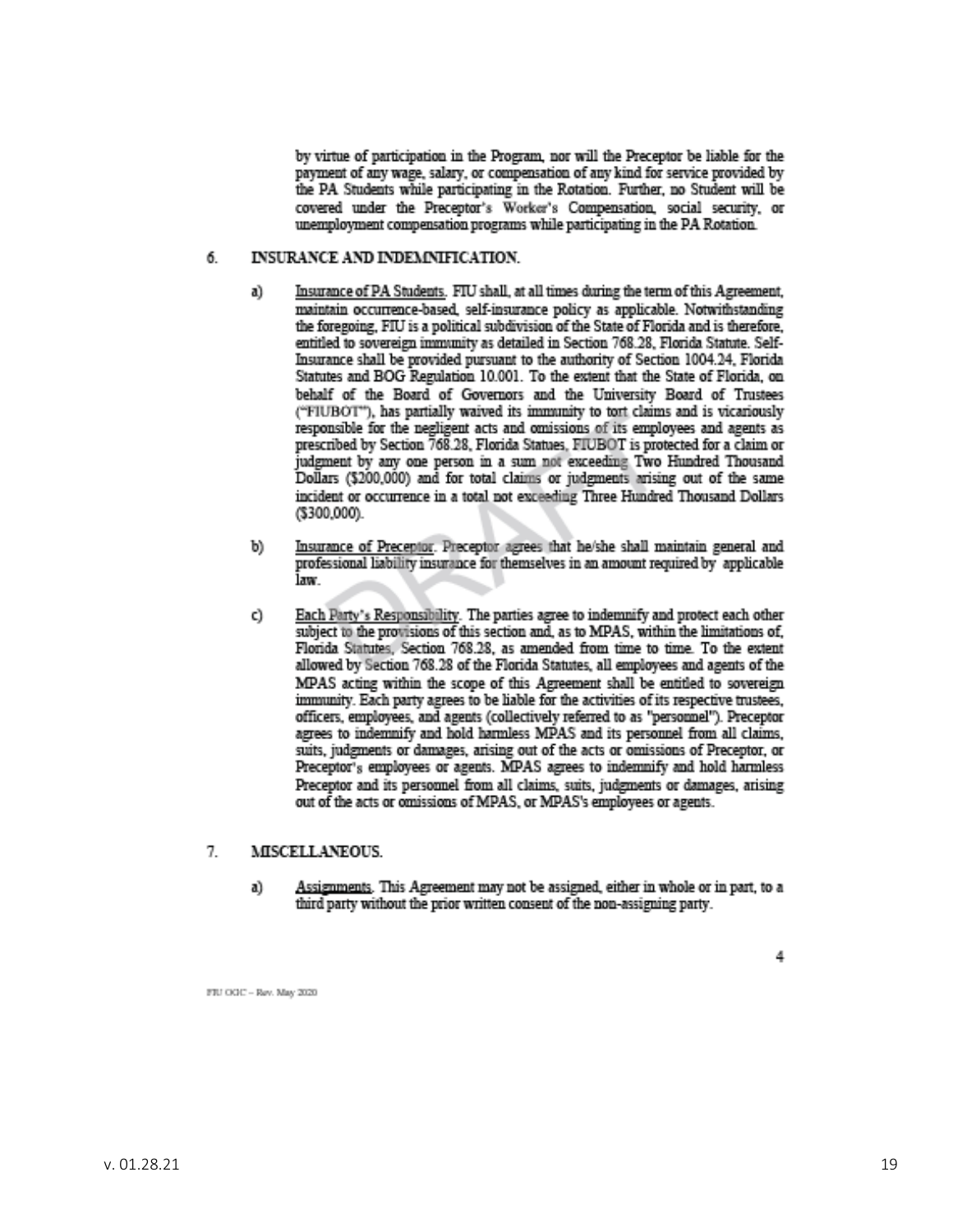- Third Party Obligations. This Agreement is made solely for the benefit of the b). Parties named in this Agreement, and is not intended to create rights or any cause of action in any third parties, including without limitation, the PA Students.
- Performance. A delay in or failure of performance of either Party that is caused by C). occurrences beyond the control of either party shall not constitute a default hereunder, or give rise to any claim for damages.
- Applicable Law. The validity, interpretation and enforcement of this Agreement Ф. shall be governed by the laws of the State of Florida.
- Entirety of Agreement. This Agreement contains the entire Agreement between the e). Parties and supersedes all prior agreements and understandings, oral or written, with respect to the subject matter contained herein.
- Đ. Cooperation. A Party will reasonably cooperate with the other Party and its counsel in the defense of any claims against a Party in any way arising out of or connected with this Agreement. Such cooperation, including attendance at depositions, trials, conferences, and the rendering of written reports, will be at no expense to the Party not subject to the claim.
- Amendments and Modifications to Agreement. All amendments and modifications g). to this Agreement shall be made by written mutual consent of both Parties.
- Counterparts. This Agreement may be executed in one or more counterparts, each ы of which shall be deemed an original, but all of which together shall constitute one and the same instrument
- Notices. All notices under this Agreement shall be in writing and delivered by Ď. personal delivery; United States mail, certified, return receipt requested; or a nationally recognized overnight courier service with tracking requested. Such notices shall be delivered to the following:

Preceptor:



FIU OOC -- Rev. May 2020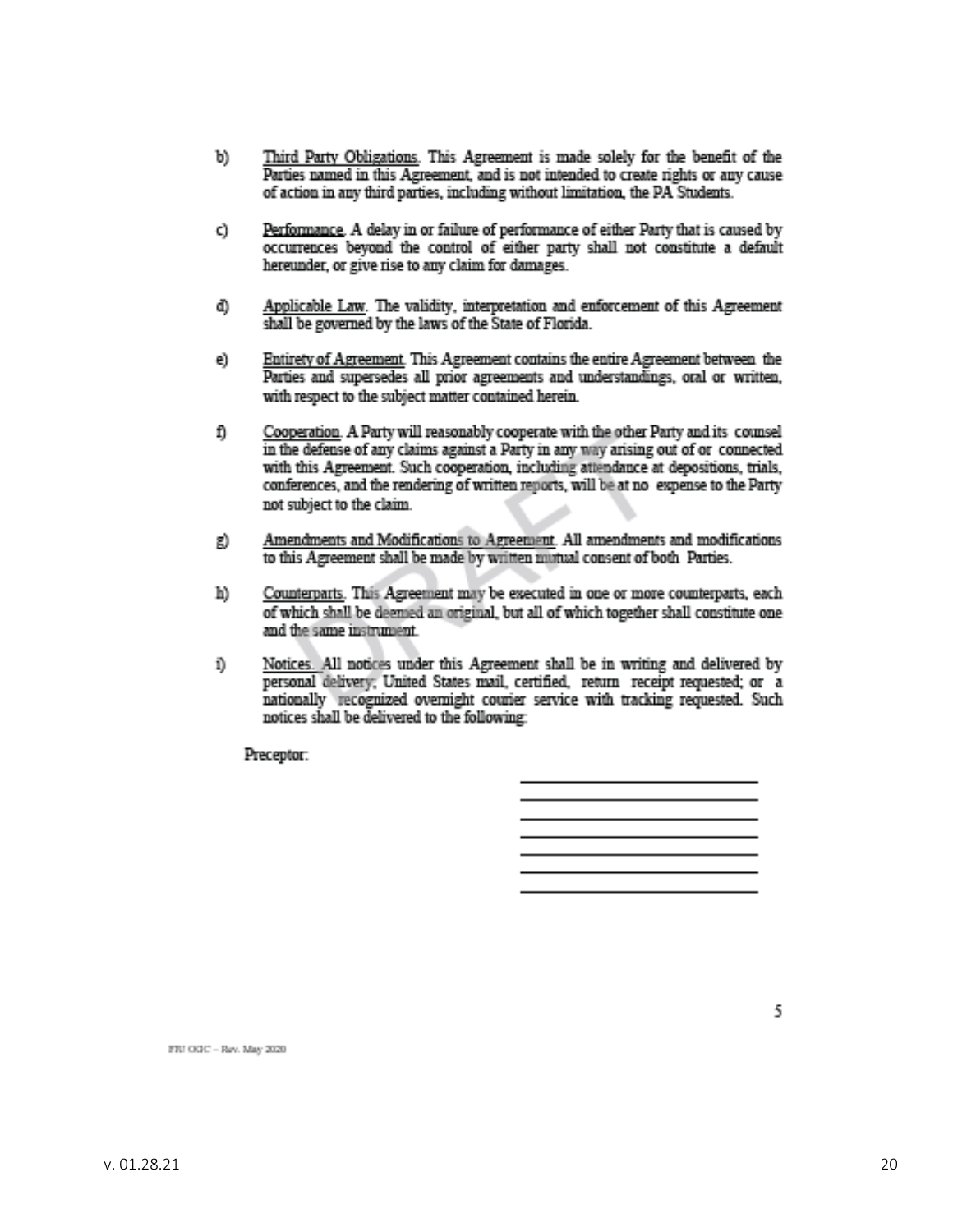#### **MPAS Representative:**

The Florida International University FIU HWCOM, Flagler Corporate Center 9250 W Flagler Street, Suite 100 Miami, Florida 33174 Attn: and the state of the state of the state of the state of the state of the state of the state of the state of the state of the state of the state of the state of the state of the state of the state of the state of the

- D Authority. Each signatory to this Agreement personally represents that, to the best of his/her knowledge, he/she has authority to legally bind his/her respective party to this Agreement. The signatories are not otherwise parties to this Agreement, except as elsewhere set forth in this Agreement.
- Invalidity. The invalidity or unenforceability of a particular provision of this Agreement shall not affect the other provisions hereof, and the Agreement shall be k) construed in all respects as if such valid or unenforceable provisions were omitted.

6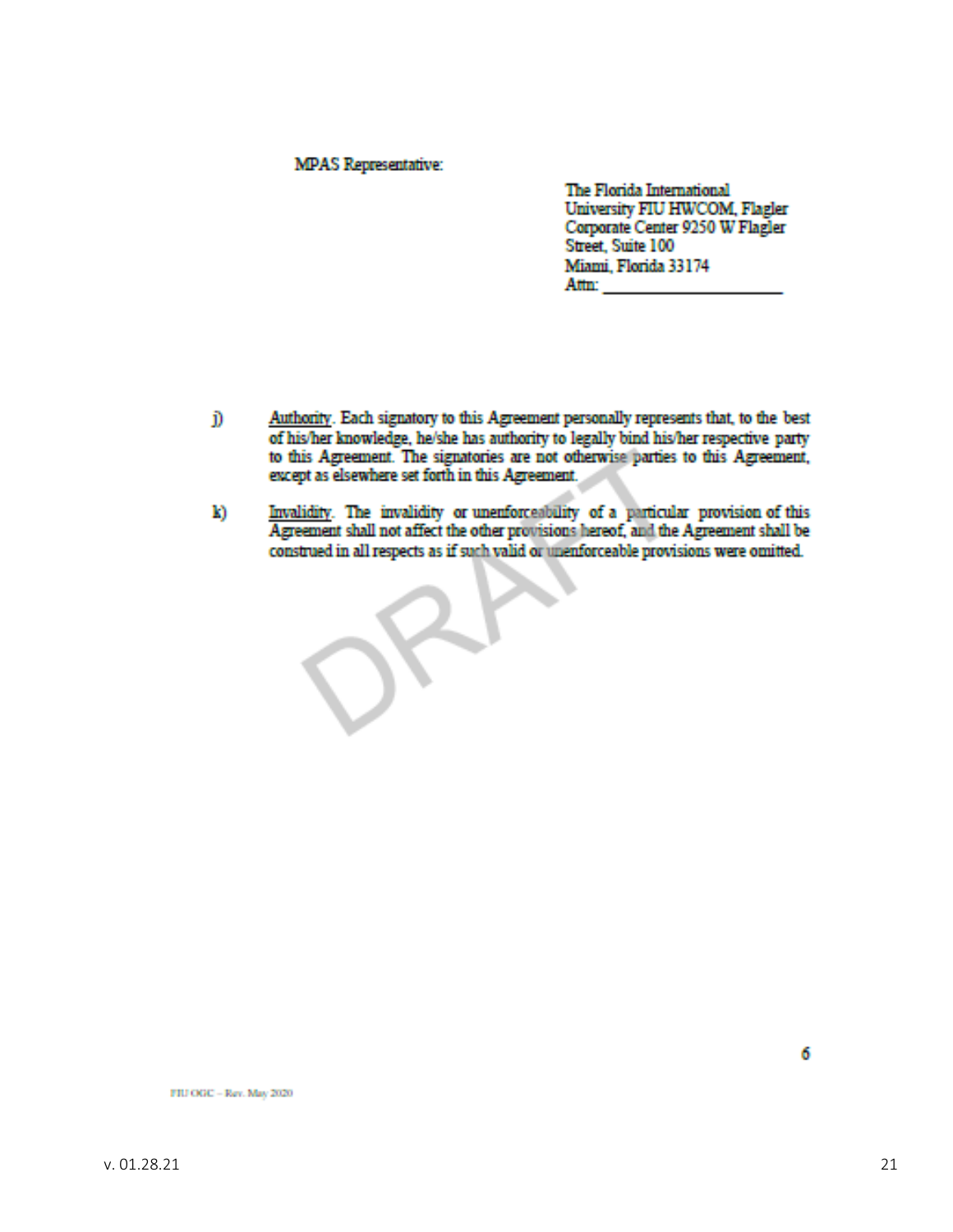IN WITNESS WHEREOF, the Parties, through their respective authorized representatives, have executed this Agreement as of the Effective Date.

THE FLORIDA INTERNATIONAL UNIVERSITY BOARD OF **TRUSTEES** 

By:  $\qquad \qquad$ 

Date of Signature: \_\_\_\_\_\_\_\_\_\_\_\_\_\_\_\_\_

FRI OGC - Rev. May 2020

7.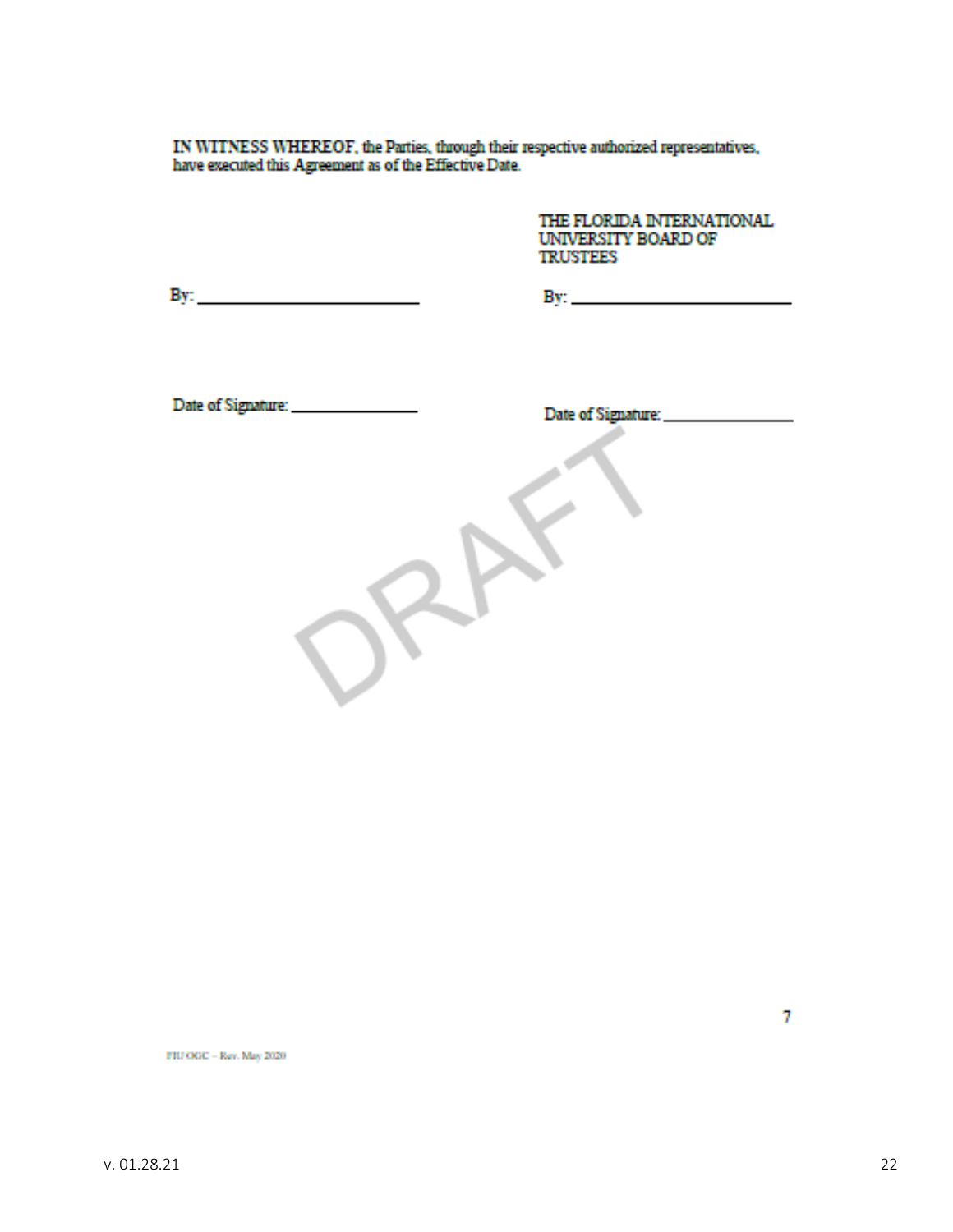### **Master in Physician Assistant Studies**

### <span id="page-22-0"></span>Appendix B—Absence Excusal Form

Any student anticipating time away for an exceptional event during the clinical portion of the MPAS program should complete and submit this form to the clinical director at least 1 month in advance of the anticipated absence.

Students absent from a clinical rotation as a result of an emergency must fill out and submit this form to the clinical director within 24 of their absence. Failure to do so may result in referral to SEPC.

| Class:                                                                                                                 |  |
|------------------------------------------------------------------------------------------------------------------------|--|
|                                                                                                                        |  |
| Reason for Absence(s):<br>,我们也不会有什么。""我们的人,我们也不会有什么?""我们的人,我们也不会有什么?""我们的人,我们也不会有什么?""我们的人,我们也不会有什么?""我们的人             |  |
| <u> 1989 - Andrea San Andrea San Andrea San Andrea San Andrea San Andrea San Andrea San Andrea San Andrea San Andr</u> |  |
| ,我们也不会有什么。""我们的人,我们也不会有什么?""我们的人,我们也不会有什么?""我们的人,我们也不会有什么?""我们的人,我们也不会有什么?""我们的人                                       |  |
|                                                                                                                        |  |
| Date Submitted: ___________________                                                                                    |  |
| Program Use Only                                                                                                       |  |
| Request Approved: _________ Not Approved: _________ Date: ________________                                             |  |
|                                                                                                                        |  |
|                                                                                                                        |  |
| Comments:                                                                                                              |  |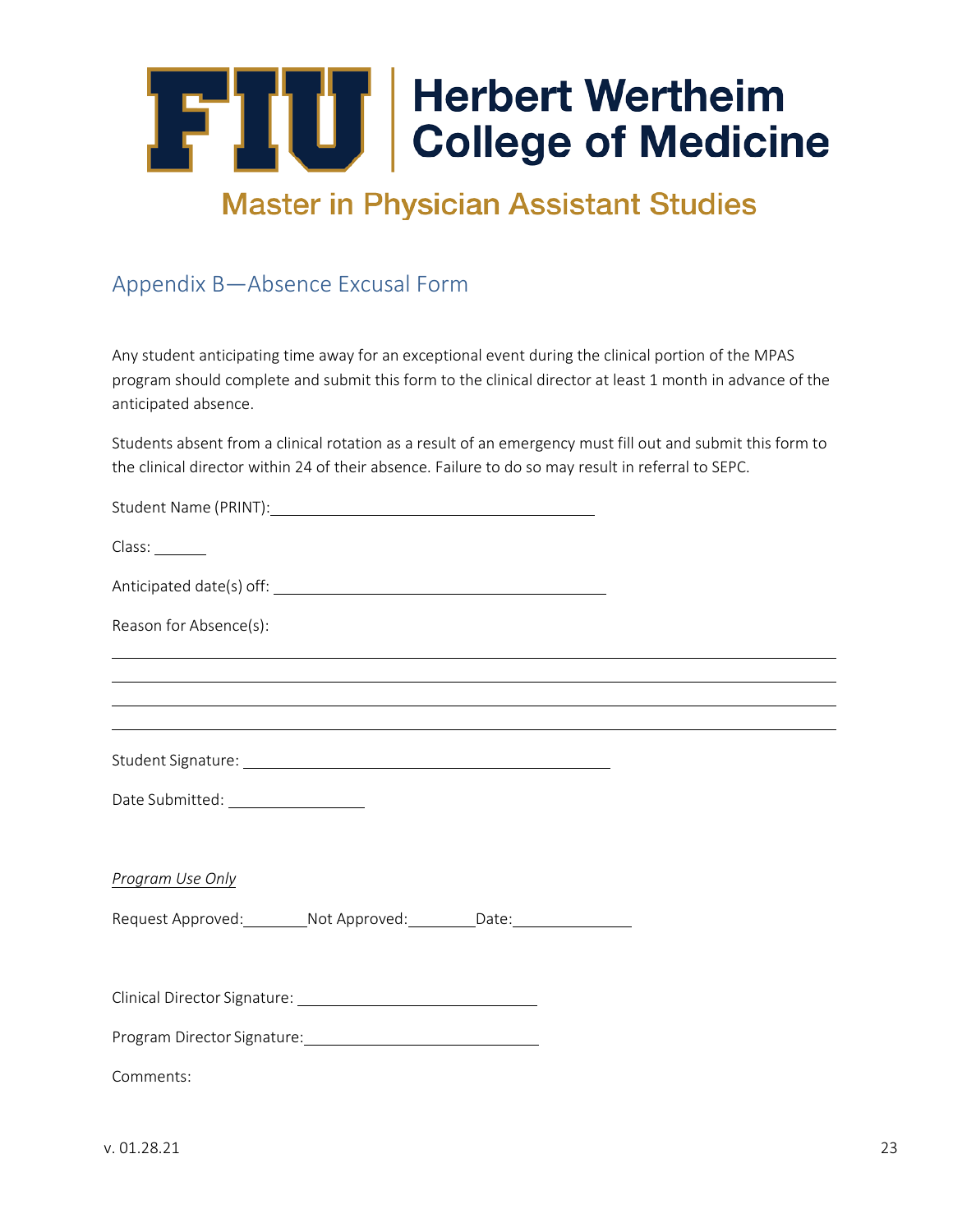## **Master in Physician Assistant Studies**

### <span id="page-23-0"></span>Appendix C—Student Acknowledgement of Receipt of MPAS Student Clinical Rotation Guide Form

I, the contract of the contract of the contract of the contract of the contract of the contract of the contract of the contract of the contract of the contract of the contract of the contract of the contract of the contrac understand the policies and procedures found in this MPAS Student Clinical Rotation Guide. I have also reviewed the FIU Student Handbook and the MPAS Student Handbook. I am familiar with the contents of these documents and the policies and procedures herein. I agree to abide by these regulations.

This form must be signed and returned to clinical director prior to starting clinical rotations.

Student Signature

Clinical Director Signature

Date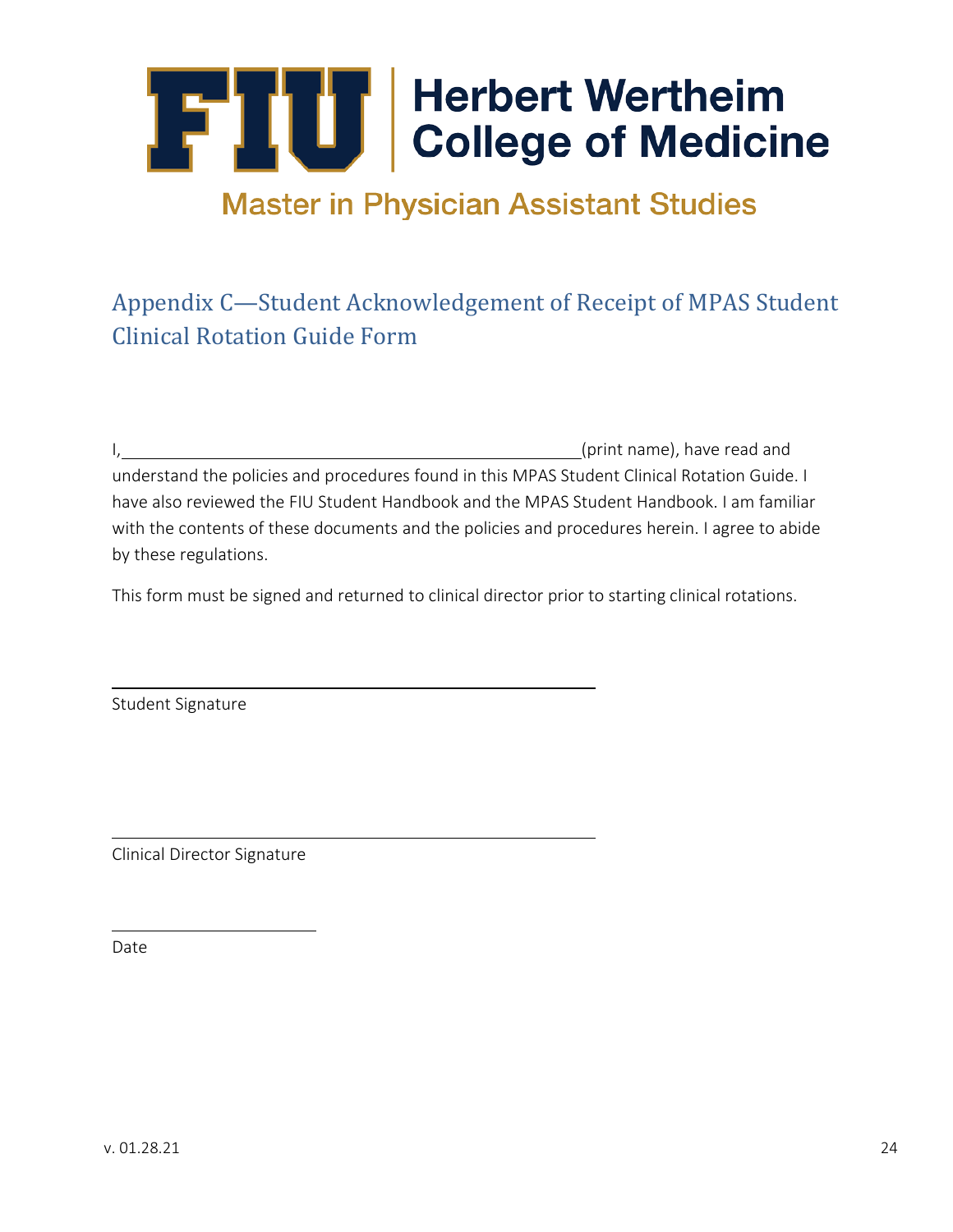

### **Master in Physician Assistant Studies**

### <span id="page-24-0"></span>Appendix D – Exposure Incident Form

Use this form to report incidences involving blood-borne pathogen exposure. Please email completed form to the Biosafety Officer at ehs@fiu.edu.

| <b>Date of Report:</b>                                                         | <b>Date of Incident:</b> |                                                                                                               |                                   |                                     |                                                                                                                                                                                                                                     |  |
|--------------------------------------------------------------------------------|--------------------------|---------------------------------------------------------------------------------------------------------------|-----------------------------------|-------------------------------------|-------------------------------------------------------------------------------------------------------------------------------------------------------------------------------------------------------------------------------------|--|
|                                                                                |                          | PERSONAL INFORMATION (Person Involved in Incident)                                                            |                                   |                                     |                                                                                                                                                                                                                                     |  |
| Name:                                                                          |                          |                                                                                                               |                                   | Title:                              |                                                                                                                                                                                                                                     |  |
| <b>Department:</b>                                                             |                          | 1000 - 1000 - 1000 - 1000 - 1000 - 1000 - 1000 - 1000 - 1000 - 1000 - 1000 - 1000 - 1000 - 1000 - 1000 - 1000 |                                   |                                     | <b>Location:</b> Production: Production: Production: Production: Production: Production: Production: Production: Production: Production: Production: Production: Production: Production: Production: Production: Production: Produc |  |
| Phone<br>Work:                                                                 |                          | <b>Example 2018 Home:</b> Home: 2018                                                                          |                                   |                                     | Cell: <b>Cell</b>                                                                                                                                                                                                                   |  |
| Email:                                                                         |                          |                                                                                                               |                                   |                                     |                                                                                                                                                                                                                                     |  |
|                                                                                |                          | <b>HEPATITIS B STATUS INFORMATION</b>                                                                         |                                   |                                     |                                                                                                                                                                                                                                     |  |
| <b>Vaccine Received?</b>                                                       |                          | Date:                                                                                                         |                                   |                                     | <b>Vaccine Declined?</b>                                                                                                                                                                                                            |  |
|                                                                                |                          | <b>LOCATION OF OCCURRENCE INFORMATION</b>                                                                     |                                   |                                     |                                                                                                                                                                                                                                     |  |
| <b>On Campus?</b>                                                              |                          |                                                                                                               | Campus: Building: Building: Room: |                                     |                                                                                                                                                                                                                                     |  |
| Off Campus?                                                                    |                          | Facility Name: Address:                                                                                       |                                   |                                     |                                                                                                                                                                                                                                     |  |
|                                                                                |                          | If Off Campus, Was An Incident Report Filed At That Facility? Yes                                             |                                   |                                     | <b>No</b>                                                                                                                                                                                                                           |  |
| If Yes, With Who?                                                              |                          |                                                                                                               | <b>Contact Number:</b>            |                                     |                                                                                                                                                                                                                                     |  |
|                                                                                |                          |                                                                                                               | <b>EXPOSURE INCIDENT DETAILS</b>  |                                     |                                                                                                                                                                                                                                     |  |
| <b>Potentially Infectious Materials</b><br>Involved (Blood, body fluid, etc.): |                          |                                                                                                               |                                   | Source (Individual or<br>Supplier): |                                                                                                                                                                                                                                     |  |
|                                                                                |                          | If Source From Individual, Is Their Health Status Known?                                                      | Yes                               |                                     | No                                                                                                                                                                                                                                  |  |